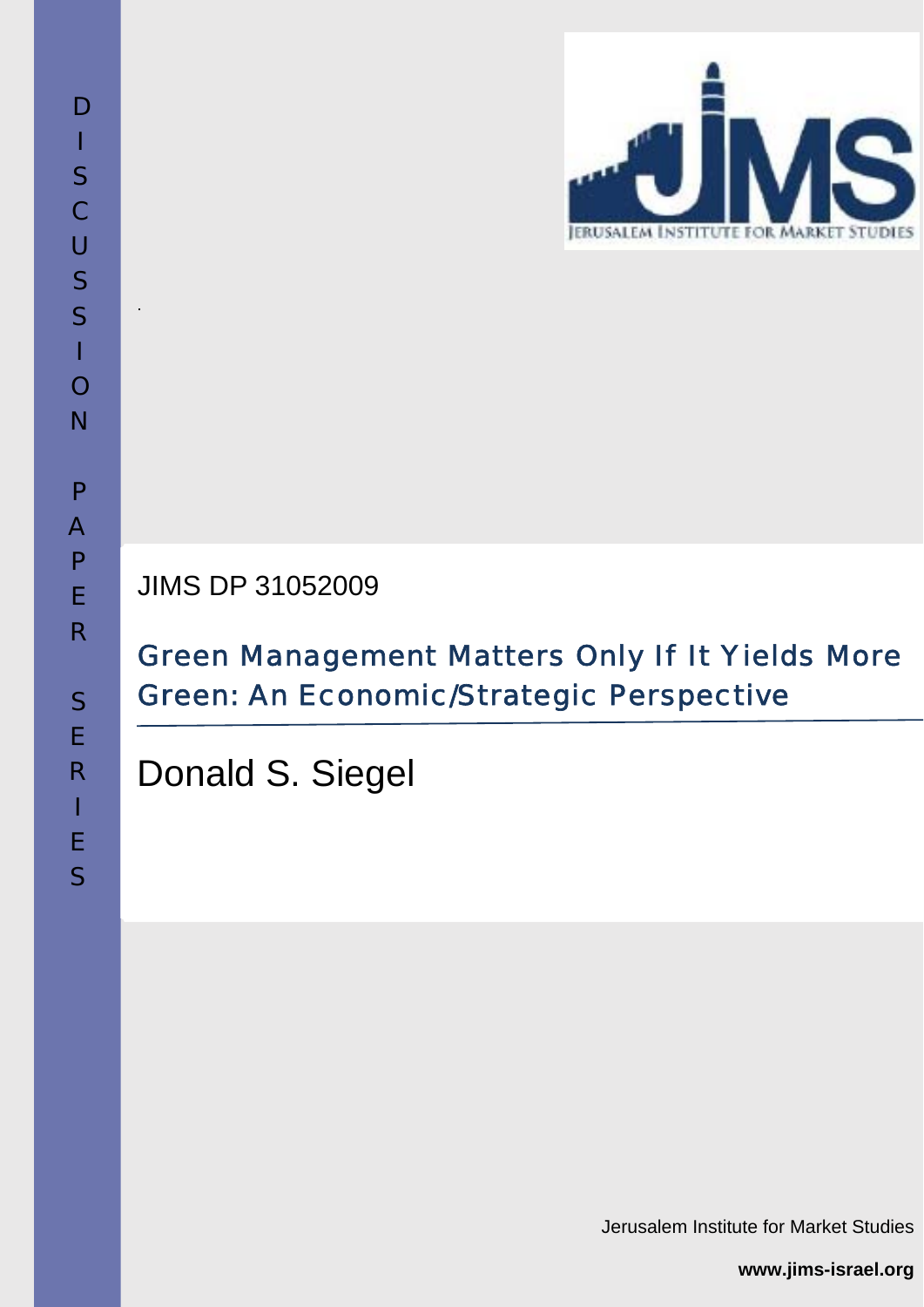## **Green Management Matters Only If It Yields More Green: An Economic/Strategic Perspective**

Professor Donald S. Siegel Dean School of Business University at Albany, SUNY 1400 Washington Avenue Albany, NY 12222 Tel: (518) 442-4910 DSiegel@uamail.albany.edu

and

Senior Research Fellow Jerusalem Institute for Market Studies Rehov Yitzchak Elchanan 2 Jerusalem, Israel +972-2-561-1689

May 31, 2009

Forthcoming, *Academy of Management Perspectives* 

Professor George J. Stigler-Nobel Laureate in Economics (*Memoirs of an Unregulated Economist*, New York: Basic Books-1988):

"The convention of denouncing economists had been established [at the end of 18th century] and was pursued with enthusiasm by men great and small. Why has it been fashionable to abuse economists (even granting the possibility that they may deserve it)? The main reason is easily named—economists have been the premier 'pourers of cold water,' on proposals for social improvement, to the despair of the reformers and philanthropists who support these proposals."

I thank Michael Barnett, Andrew King, Abagail McWilliams, Mary Ellen Malia, Alfie Marcus, Paul Miesing, and David Waldman for insightful comments and suggestions on an earlier draft of this paper.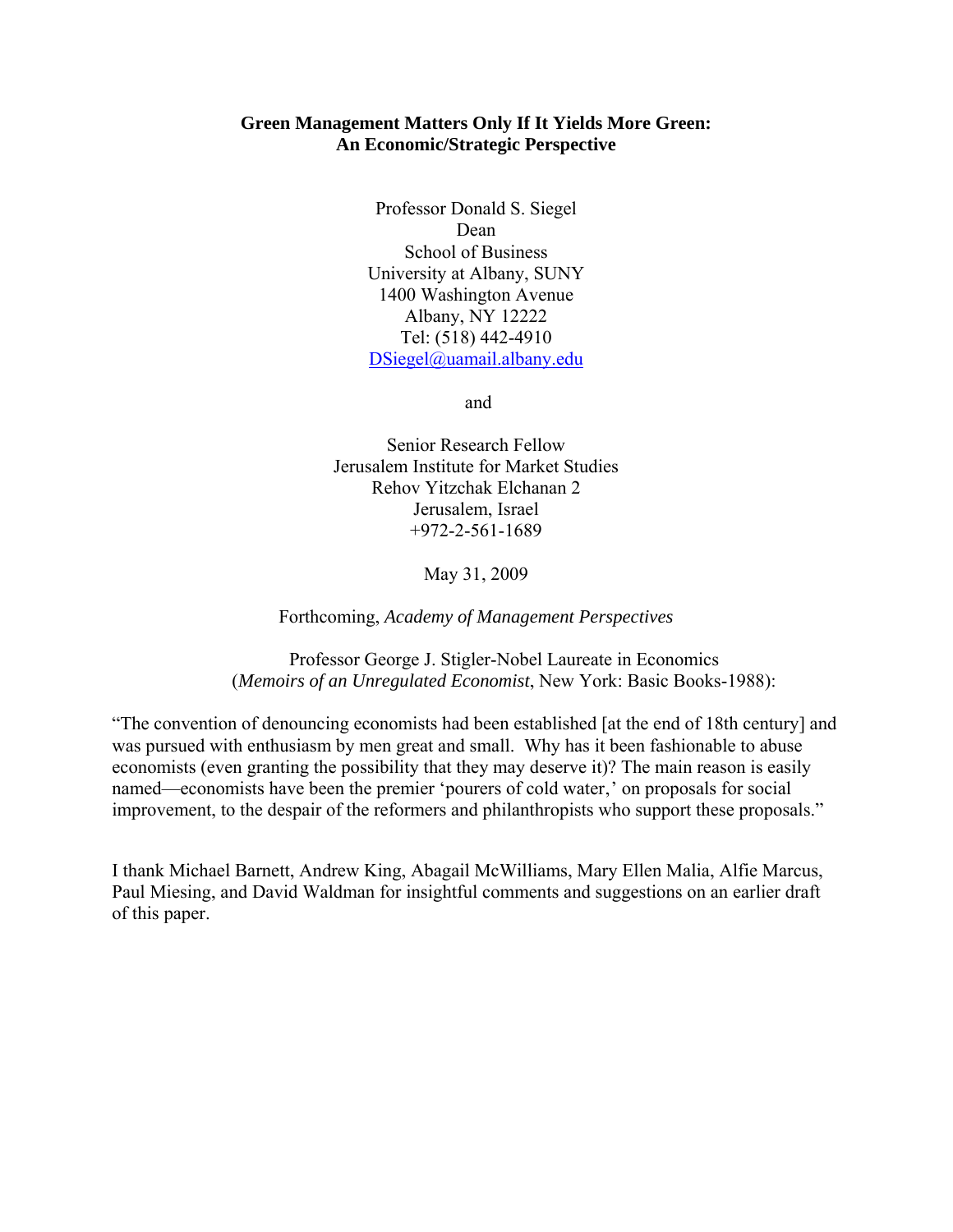## **Green Management Matters Only If It Yields More Green: An Economic/Strategic Perspective**

# **Executive Overview**

This essay was written in response to the theme of this year's Academy of Management Meeting, "Green Management Matters." I assert that firms should adopt "green management" practices only if such activities complement the organization's business and corporate-level strategies and ultimately, enhance profitability or shareholder wealth. To illustrate this, I outline an economic/strategic perspective on "green management" practices, focusing on the strategic benefits and competitive dynamics associated with this activity. I also identify specific tactics firms can employ to achieve such strategic goals, as well as the functional areas affected by these decisions.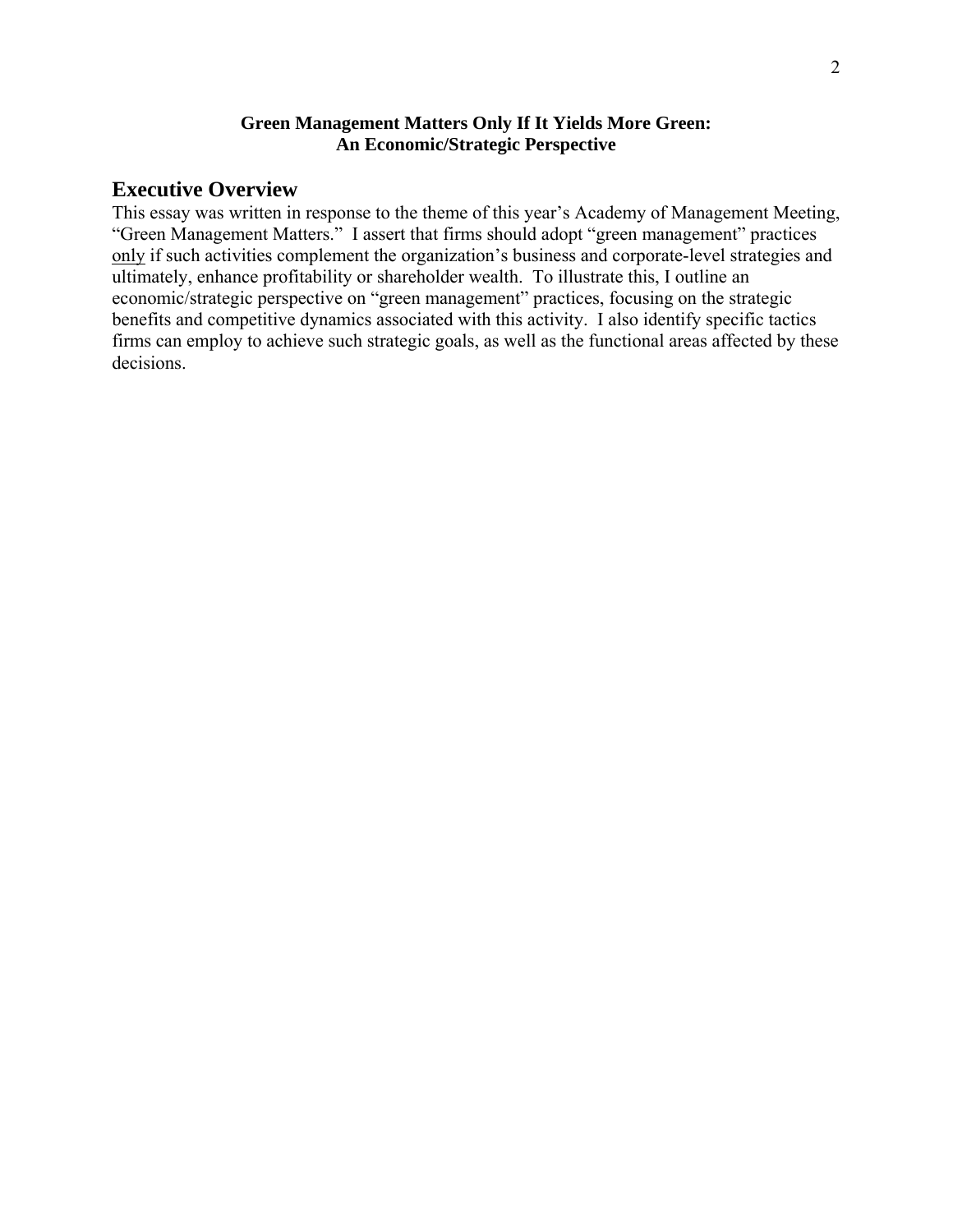### **I. Introduction**

 The theme of this year's Academy of Management Meeting is "Green Management Matters." In selecting this theme, the leadership of the Academy of Management challenges us to consider how academic research can shed further light on the managerial implications of growing societal concern regarding the environment. The theme of my essay is that in responding to this concern, we must not lose sight of the fundamental goals of the firm and sound business practices.

 I assert that managers of publicly-traded firms have a fiduciary responsibility to adopt "green management" practices only if such actions complement the organization's business and corporate-level strategies. They should not engage in such activities for "moral" reasons or in response to societal pressure alone, but rather in response to a legitimate demand for "green management" practices from groups (e.g., consumers) that can directly benefit the firm. This still allows for considerable scope in formulating and implementing strategic initiatives that simultaneously advance corporate and environmental goals. Under certain conditions, managers can maximize profit, while also adopting environmentally-friendly practices. Note that my consideration of green management strategies does not necessarily apply to privately-held firms or non-profit organizations, since they are under no obligation to maximize profit.

#### **II. Theoretical Framework**

 We begin with first principles. The theoretical framework used to assess the question of whether "green management matters" and more broadly, the topic of environmental social responsibility (henceforth, ESR), is the theory of the firm perspective, first outlined in the AMR paper by McWilliams and Siegel (2001). An economic analysis of ESR begins with the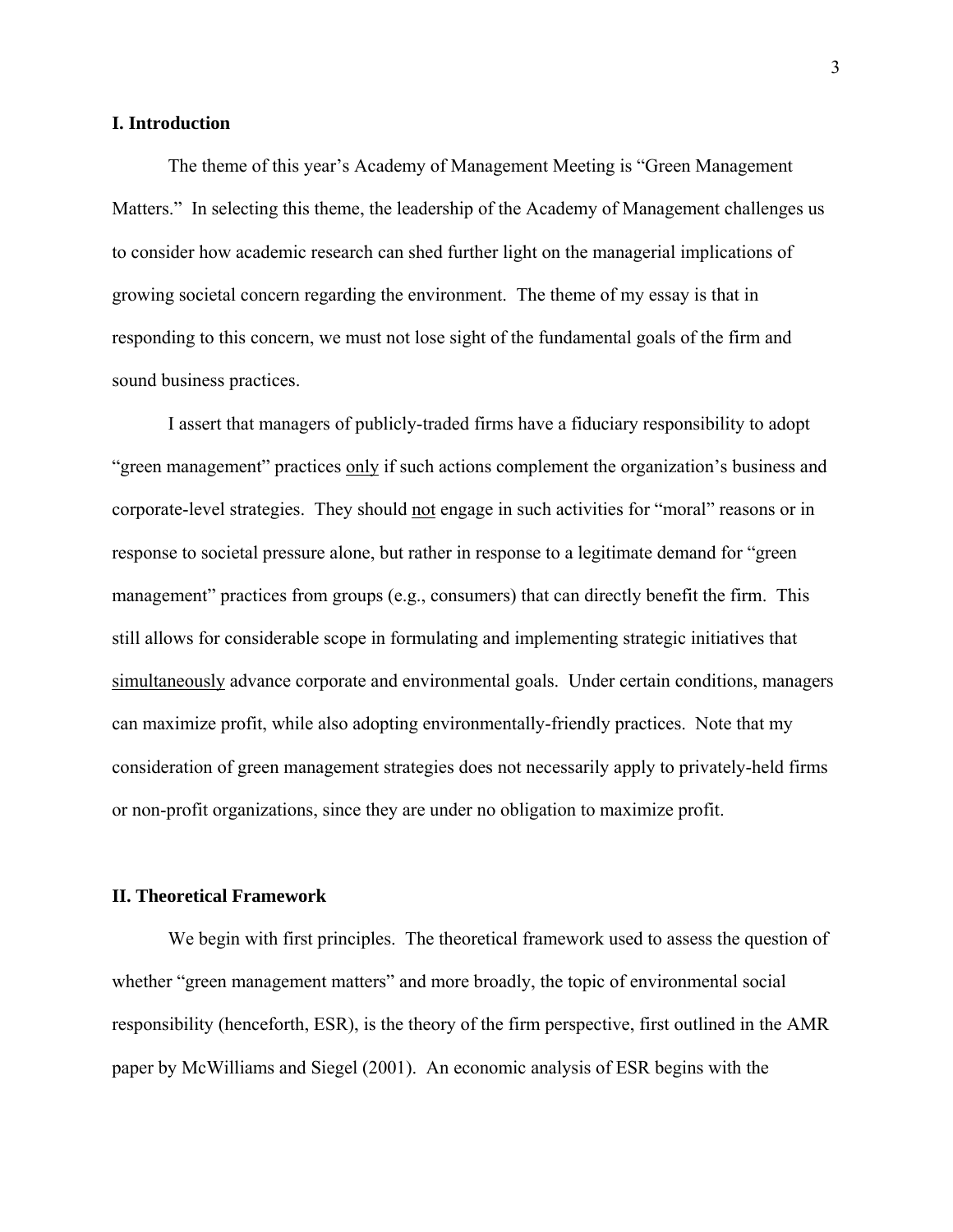realization that such activities have emerged in response to the perception of or existence of a market failure; i.e., instances where there is a divergence between the private and social costs of a firm's actions. The societal cost is defined as the private cost to the company plus an additional external cost.

 External costs are those directly associated with producing or delivering a good or service, which are not incurred by the producer. Examples of such external costs include pollution and environmental degradation, such as global warming, acid rain, and deforestation. To a typical lumber producer or a farmer, the forest has only an economic value. However, from a societal perspective, forests also have recreational, existence, and biodiversity value (e.g., witness the ongoing controversy surrounding the preservation of the rainforest in South America).

 It is important to note that the fundamental rationale for government intervention and regulation is to alleviate market failure and address these social costs. However, many companies choose to go beyond regulatory compliance to provide ESR. As we will see, analyzing the relationship between regulation and ESR is a critical aspect of the strategic use of ESR. An example of recent regulation relating to environmental externalities is the current debate regarding emissions trading or "cap and trade." Cap and trade involves the use of economic incentives and the market mechanism to reduce carbon emissions, which are alleged to be causing significant environmental damage. Under this system, government establishes a limit (cap) on emissions. Organizations such as utilities, oil companies, and other energy-intensive businesses are then allotted permits for emissions over a specific time frame. Firms that pollute less than their allotment may then sell the right to pollute to those organizations that pollute more (trade).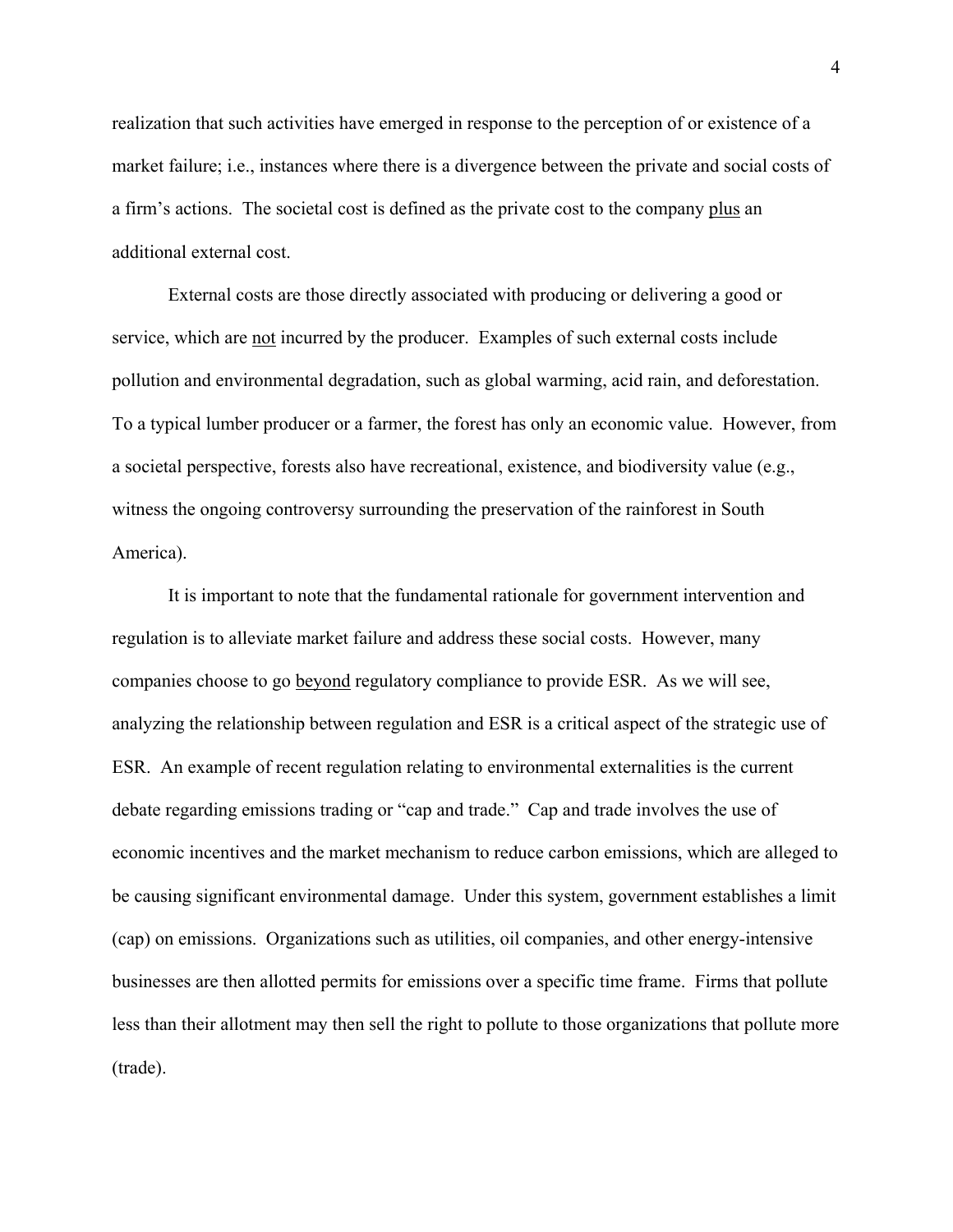A good recent example of a firm proactively adopting a strategy to engage in environmental social responsibility is Walmart. In October 2005, Walmart's CEO, Lee Scott, announced an environmental initiative to improve energy efficiency, increase sales of organic food, and reduce waste and greenhouse gases emissions. As part of the plan, Wal-Mart also announced its intention to reduce greenhouse gas emissions by 20 percent as of 2012 (the Kyoto Protocol called for a seven percent reduction in greenhouse gas emissions by the U.S. by 2012), while setting a corporate goal of 100% renewable energy and zero waste. Another example is British Petroleum (BP), the first major industrial company to impose a cap on greenhouse gas emissions (see Lowe and Harris (1998)). BP also instituted a corporate emissions trading system and joined global efforts to reduce greenhouse emissions, and made significant investments in solar energy. In both instances, these companies were able to enhance their profitability, while simultaneously reducing pollution.

 In the remainder of this essay, I outline the argument for engaging in ESR, focusing on the strategic benefits and competitive dynamics associated with this activity. The issues to be considered in assessing the strategic use of ESR including quantifying the demand for ESR, product differentiation and the role of information asymmetry, the impact of ESR on industry structure and entry barriers, the relationship between ESR and governmental regulation, and the role of CEOs. Some of the key studies considering various aspects of strategic ESR are summarized in Table 1. After considering these strategic dimensions, I identify specific tactics that firms can employ to achieve these goals, as well as functional areas affected by these strategic decisions. This may be useful in the cost/benefit calculations associated with these decisions.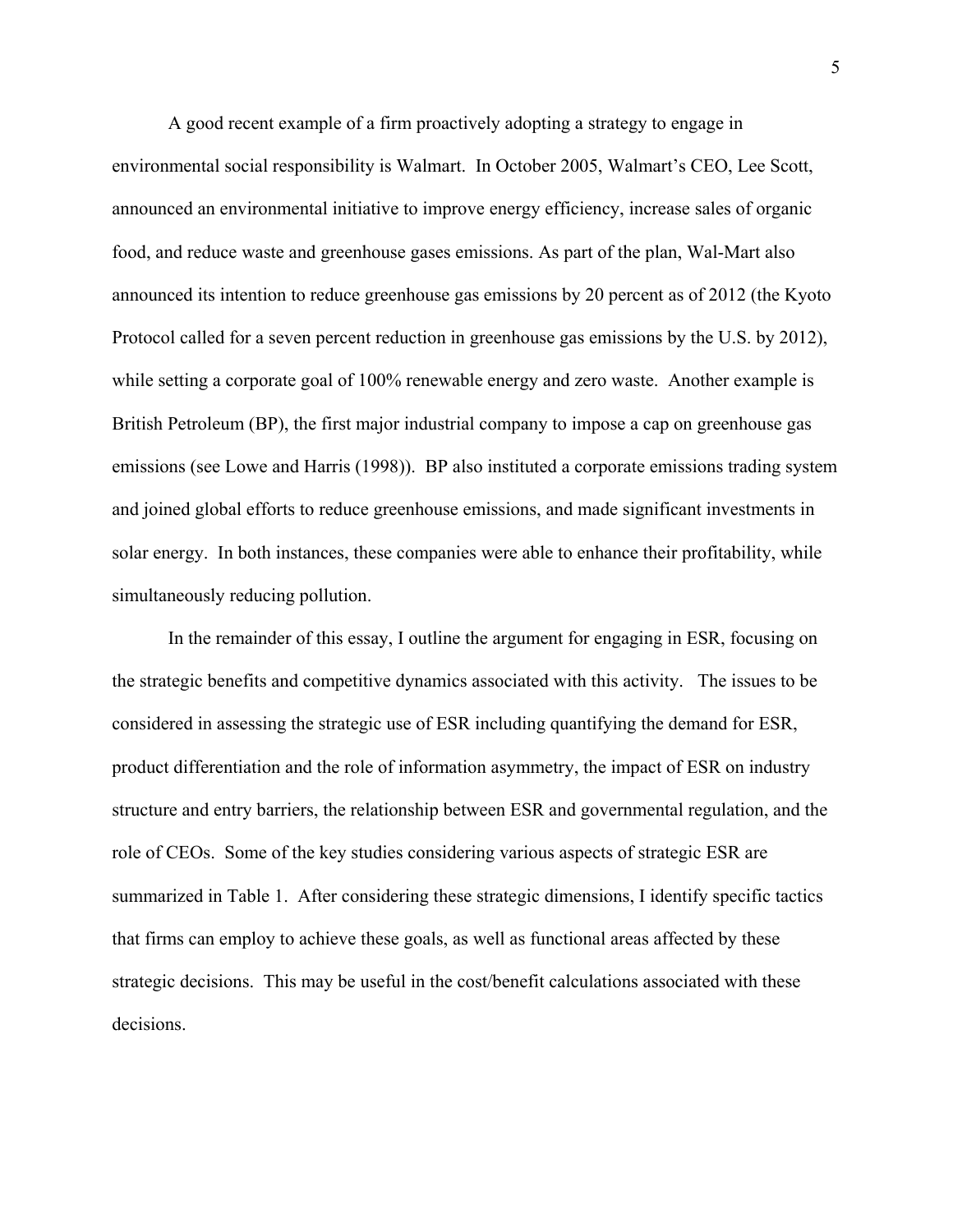#### **III. Aspects of Strategic ESR-Demand for ESR**

 To the extent that firms engage in strategic ESR, we can assess this behavior through the lens of the resource-based-view-of-the-firm (RBV). RBV, as introduced by Wernerfelt (1984) and then further refined by Barney (1991), builds on previous research by Penrose (1959). This theory is based on the notion that companies have bundles of heterogeneous resources and capabilities, which are imperfectly mobile across firms. Barney (1991) conjectures that if such resources and capabilities are valuable, rare, inimitable and non-substitutable, they could constitute a source of sustainable competitive advantage.

The first theoretical paper to apply the RBV framework to ESR was Hart (1995), who asserted that, for certain types of firms, ESR can constitute a resource or capability that leads to a sustained competitive advantage. Russo and Fouts (1997) extended this theory and also provided an empirical test of RBV theory applied to ESR, using firm-level data on environmental performance and profits. The authors found that companies reporting superior environmental performance also had superior financial performance, a result that can be interpreted as being consistent with the RBV theory.

 McWilliams and Siegel (2001) further extended the RBV perspective by explicitly outlining an economic model of ESR. This framework is based on the assumption that companies assess the "demand" for such activities and then estimate the costs and benefits associated with satisfying that demand. Demand for improved environmental performance may arise from customers and other stakeholders, while resources must be allocated to achieve ESR outcomes. The authors also demonstrated that there is an optimal level of ESR for each firm, which can be determined by cost-benefit analysis. Benefits that may arise from ESR include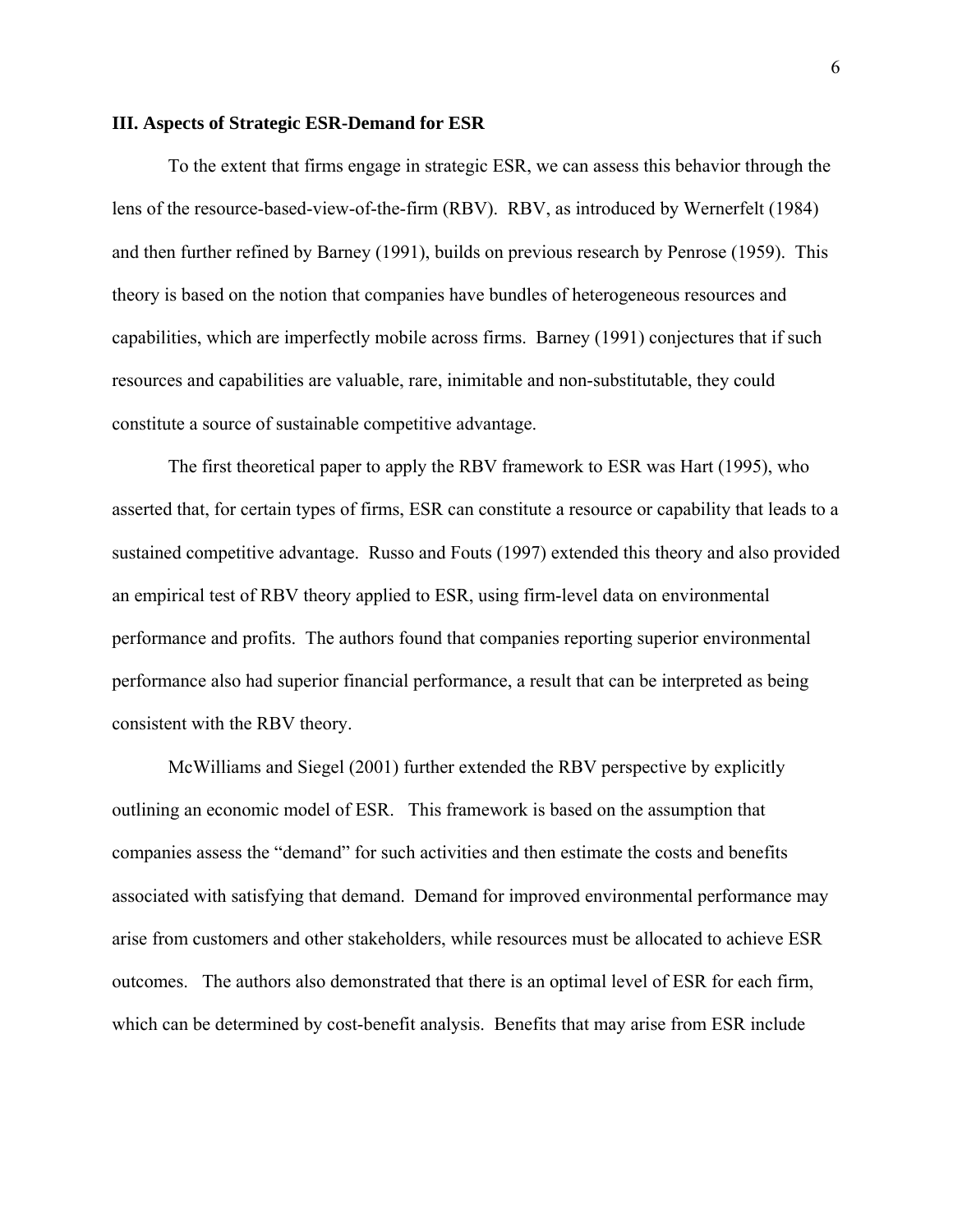enhanced product differentiation, reputation/image enhancement, and improved relations with workers, customers, suppliers, government, and the community.

 To broaden our understanding of the importance of green management practices, we also need to analyze how strategic ESR influences affects society. As noted in Bagnoli and Watts (2003), strategic ESR occurs when a company links the provision of a public good to the sale of their (private) products (e.g., eco-labeling). A rigorous theoretical and empirical analysis of such activities in "green markets" was presented in Kotchen (2006) and Besley and Ghatak (2007).

An analysis of the provision of public goods by private firms is a welcome addition to the management literature on ESR, which has been primarily concerned with answering the following question: do firms "do well by doing good"? That is, a substantial amount of research has been devoted to the question of whether there is a positive association between firm financial performance and environmental or social performance. Margolis and Walsh (2001) and Orlitzky, Schmidt, and Rynes (2003) provide excellent summaries and syntheses of a large body of empirical evidence on the link between environmental/social performance and financial performance, concluding that firms can "do well by doing good."

Unfortunately, a majority of these studies do not effectively address two econometric concerns in assessing such relationships: (1) *omitted variables*, such as R&D and advertising (see McWilliams and Siegel, 2000), which are strategic in nature, and (2) *endogeneity* of any measure of environmental or social performance (an independent variable in any "performance" equation that is being "explained"). The endogeneity concern arises because it is not clear whether profitability is a cause or an effect of engaging in ESR. That is, do higher profits enable managers to be environmentally responsible or does ESR result in higher profits? This issue is not easily resolved (see Siegel and Vitaliano (2007) for an attempt to address this issue). More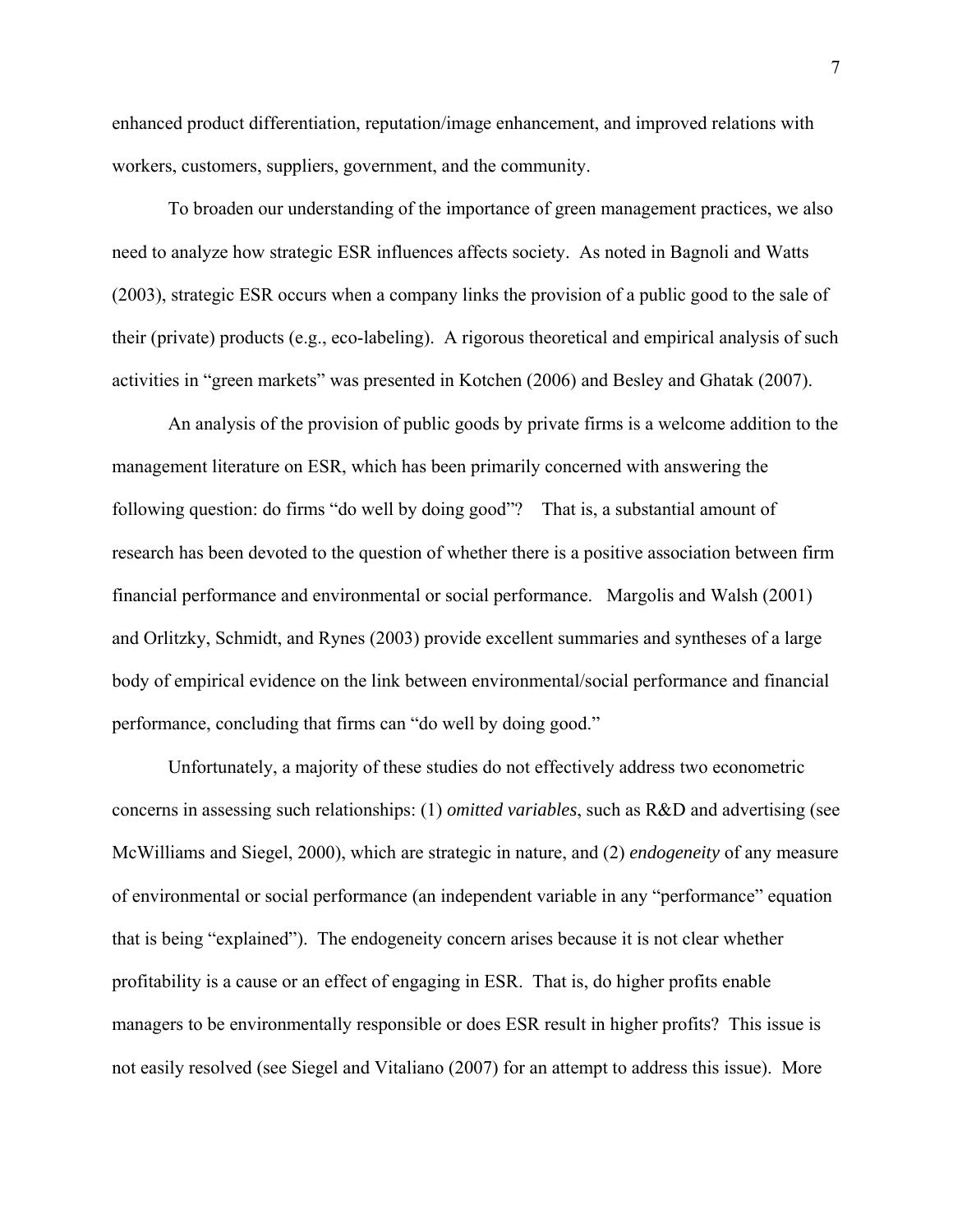sophisticated econometric analyses of these relationships suggest that the key factors driving the association between ESR and firm performance are strategic and somewhat complex (King and Lenox, 2001, 2002; Barnett and Salomon, 2006).

To explore this strategic dimension, we need to focus more directly on how firms allocate resources to ESR. To accomplish this objective, it is important to consider the incentives firms have to respond to stakeholder demand for ESR (e.g., from customers, employees, suppliers, taxpayers, government, and community groups), as well as the strategic advantages associated with satisfying such demand.

## **IV. Issues to Consider in Strategic ESR-Information Asymmetry, Product Differentiation, and Advertising**

 As noted in McWilliams, Siegel, and Wright (2006), asymmetric information makes it difficult to study the antecedents and consequences of ESR. For instance, managers may be concerned that certain stakeholders, such as employees or community groups, are uninterested in or perhaps, even hostile to the argument that the firm's environmental performance is linked to higher profits. Therefore, managers are likely to perceive that ESR activity will be viewed more favorably if it is divorced from any discussion of the bottom line.

With this in mind, corporate executives may not wish to publicize the instrumental use of ESR. Thus, managers are not likely to reveal the more practical motivations (e.g., product promotion, cost control, and reputation building) behind their ESR activities, especially in corporate publications such as annual reports. This lack of transparency has also made it difficult to identify and explain numerous motivations for ESR, which could be private or social.

 International and cultural differences in institutions regulating market activity, such as corporations, unions, and social agencies, also make it difficult to assess the strategic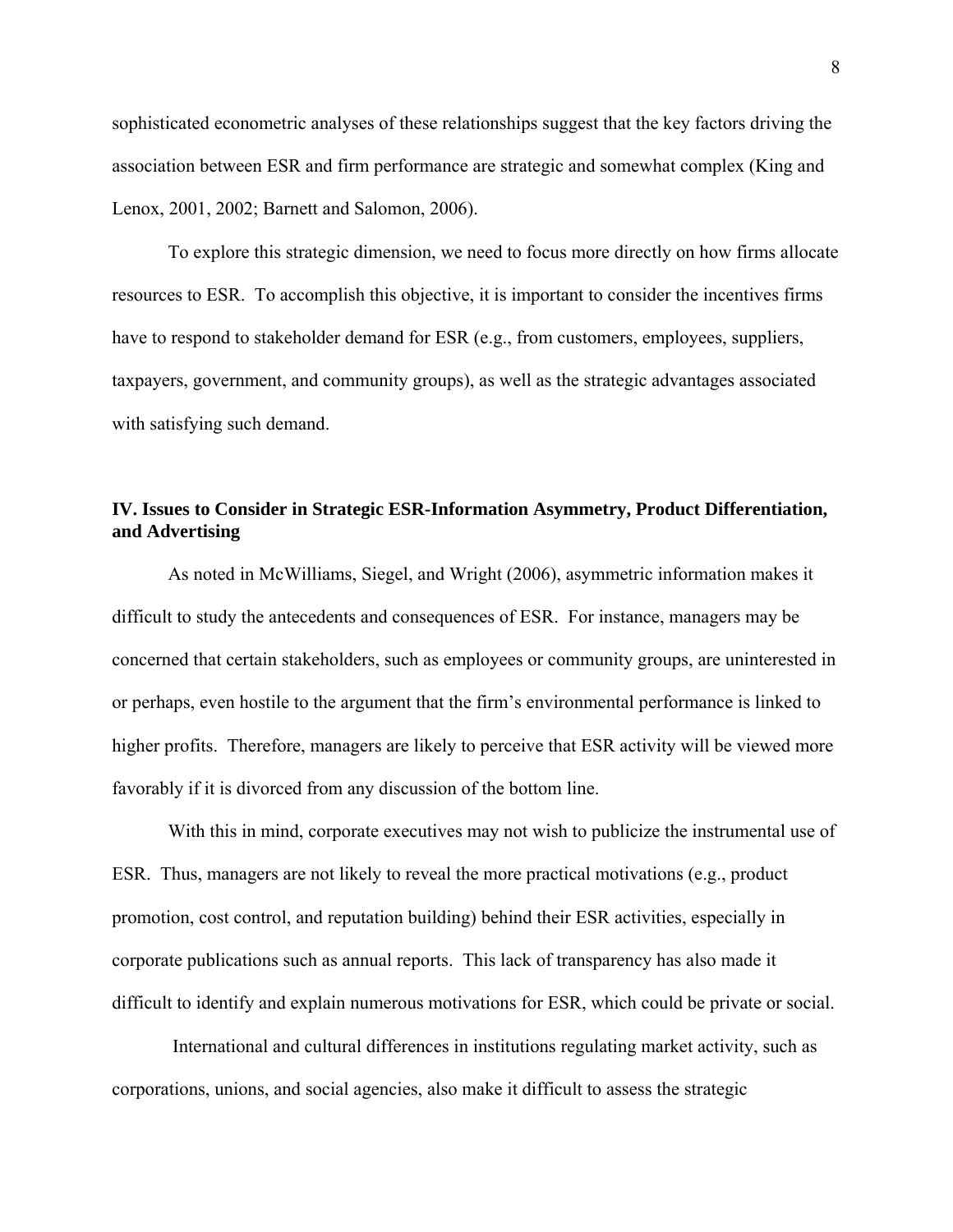implications of ESR. Such heterogeneity leads to divergent expectations regarding ESR and different returns to such activities. For multinational companies, these differences further complicate the process of determining which activities to engage in and how much to invest. We will be able to more accurately assess the strategic returns to ESR as information regarding global ESR improves.

Institutional intermediaries can also influence consumer and investor perceptions regarding environmental performance. Doh, Howton, Howton, and Siegel (2009) note that stakeholders can assess the environmental reputation of firms from a variety of institutional ratings and rankings. These include more general corporate social responsibility ratings compiled by magazines (e.g., Fortune's Reputation Survey) and social responsibility indices, such as the Domini Social Index, the Calvert Social Index, and most notably, in the context of environmental performance, the Dow Jones Social and Sustainability Index. Such indices provide valuable information for investors who wish to construct portfolios consisting exclusively of firms that conform to a high level of environmental performance.

Others have focused attention on the relationship between ESR and information asymmetry regarding product quality, which is often important when the firm is pursuing a differentiation strategy. Economists distinguish between two types of product differentiation: vertical and horizontal differentiation. Vertical differentiation occurs when there is a clear hierarchy of product quality, so that almost all consumers will prefer one product to another. For example, almost all consumers will prefer a Mercedes to a Hyundai. Also, given the same characteristics/features, most consumers would prefer to own a more fuel-efficient vehicle.

In the context of ESR, such a situation could occur when it is clear in the mind of consumers that the product with an ESR characteristic is better than the product without such a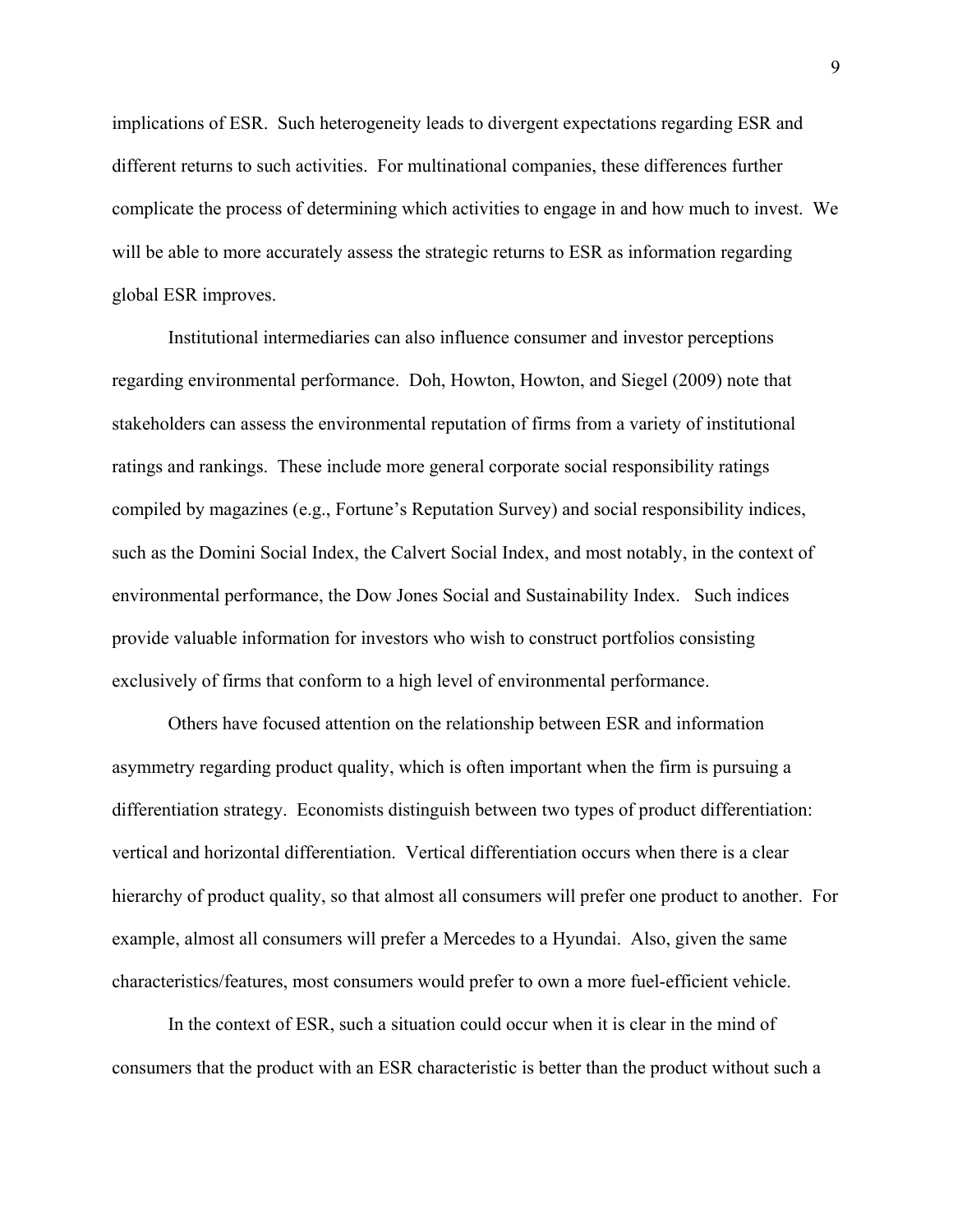characteristic. For example, a "hybrid" version of a Honda Accord generates less pollution than a standard Honda Accord. Thus, it is clear to most consumers that the hybrid car is better than the standard model. Some consumers are willing to pay a price premium for the hybrid car, given that they value the social characteristic of reduced pollution. This type of differentiation can strengthen or maintain the reputation of the firm, which adds value in addition to allowing the firm to satisfy a particular market demand (Fombrun and Shanley, 1990).

In contrast, horizontal differentiation occurs when there is no clear hierarchy of products. Some consumers prefer a given product, but this preference is based on taste, not quality. For example, some consumers choose a particular vehicle because of its color. This type of differentiation does not contribute to the reputation of the firm and does not allow the firm to charge a premium price. Horizontal differentiation also applies to brands. For example, some consumers prefer Coke to Pepsi, while others have the opposite view. The concept of horizontal differentiation may also apply to ESR, since some consumers may be relatively indifferent between two brands, but will choose one on the basis of superior environmental performance.

A key problem, in terms of valuing ESR, is that consumers may not be able to determine if a company's internal operations adhere to their standards for ESR. The level of asymmetric information regarding internal operations may be mediated by the firm itself, by activists, or by additional third parties (e.g., journalists). For instance, companies such as Walmart, Starbucks, McDonalds, and Motorola publish annual reports on ESR. One can view this activity as a form of advertising, especially for more general types of ESR. While this information may be useful, some consumers perceive this information to be biased, since it is reported by senior management. This difficulty may be mitigated by activists who play an important role in providing consumers with information that they can rely on to choose environmentally socially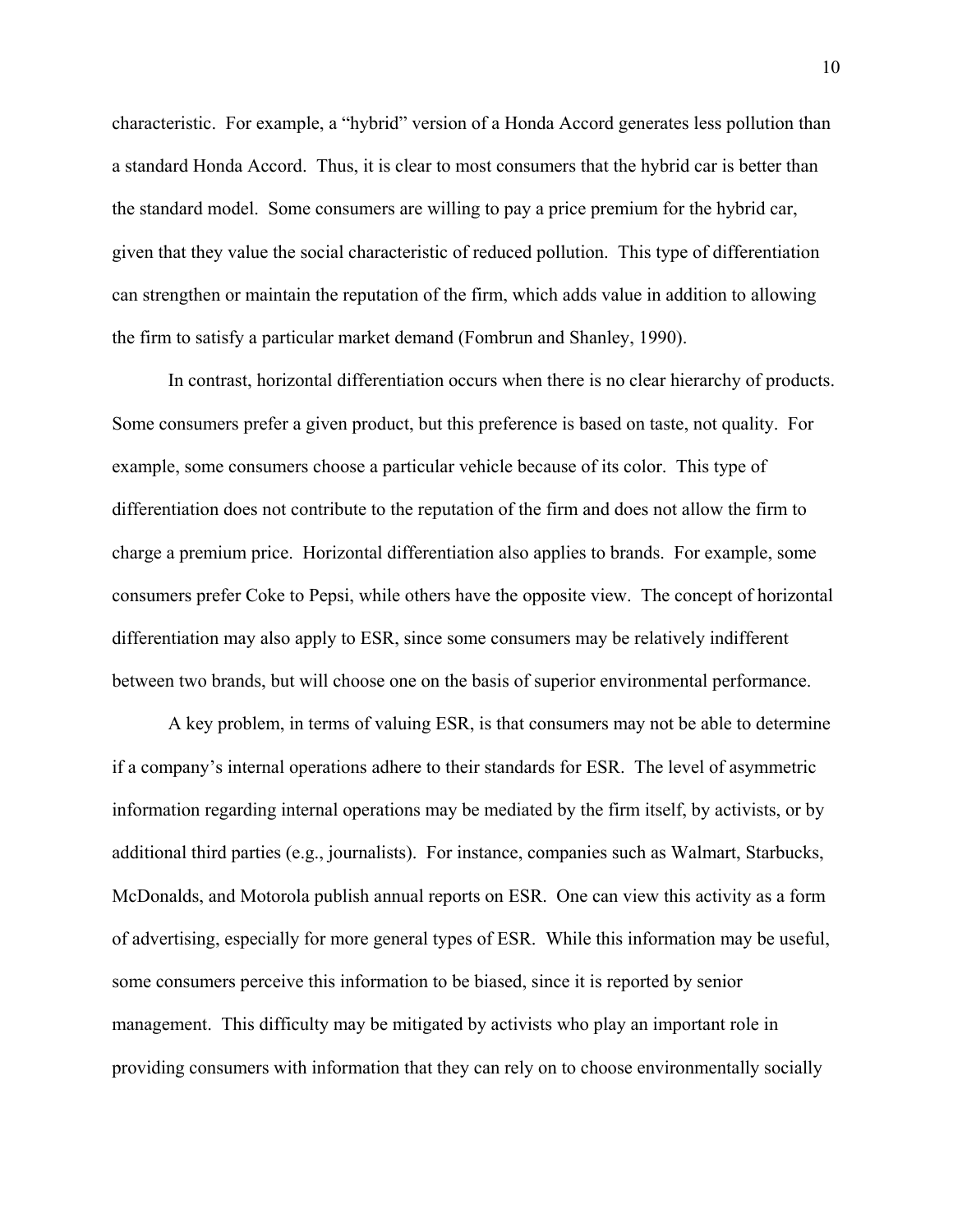responsible firms (Feddersen & Gilligan, 2001). However, since many activists advance an anticorporate agenda, their reporting may also be biased. Thus, they might downplay the positive attributes of firms, in favor of negative ones. Some companies also have a "social audit" conducted, often using an independent auditor to examine the relationship between the firm and its stakeholders. Although reporting by firms and activists conveys information about environmental and social responsibility, there is still considerable information asymmetry between those groups and stakeholders.

The relationship between ESR and advertising is an interesting one, which bears further reflection. Several stylized facts relating to industry evolution and the nature of advertising are useful to consider. The first is that we expect levels of investment in ESR to be higher for established firms in more mature industries, since the extent of product differentiation will be greater in such sectors. In these industries, consumers will typically have more sophisticated tastes and knowledge regarding products and firms. It is clear that such companies are likely to derive greater benefits from the use of ESR for reputation enhancement/protection. A second point is that if some forms of ESR must be advertised, then it is important to distinguish between persuasive ESR advertising and informational ESR advertising. Persuasive ESR advertising attempts to positively influence consumer tastes for products with ESR attributes. It follows that this type of advertising need not be firm-specific since the cultivation of ESR tastes would result in decisions to purchase products at a variety of firms, and possibly even from competitors. Informational ESR advertising merely provides information about the ESR characteristics or ESR managerial practices of the firm, and as such, is quite similar to ESR reporting. Following Milgrom and Roberts (1986), one could also view a high level of ESR advertising (either persuasive or informational ESR advertising) as a signal of product or firm quality. The reason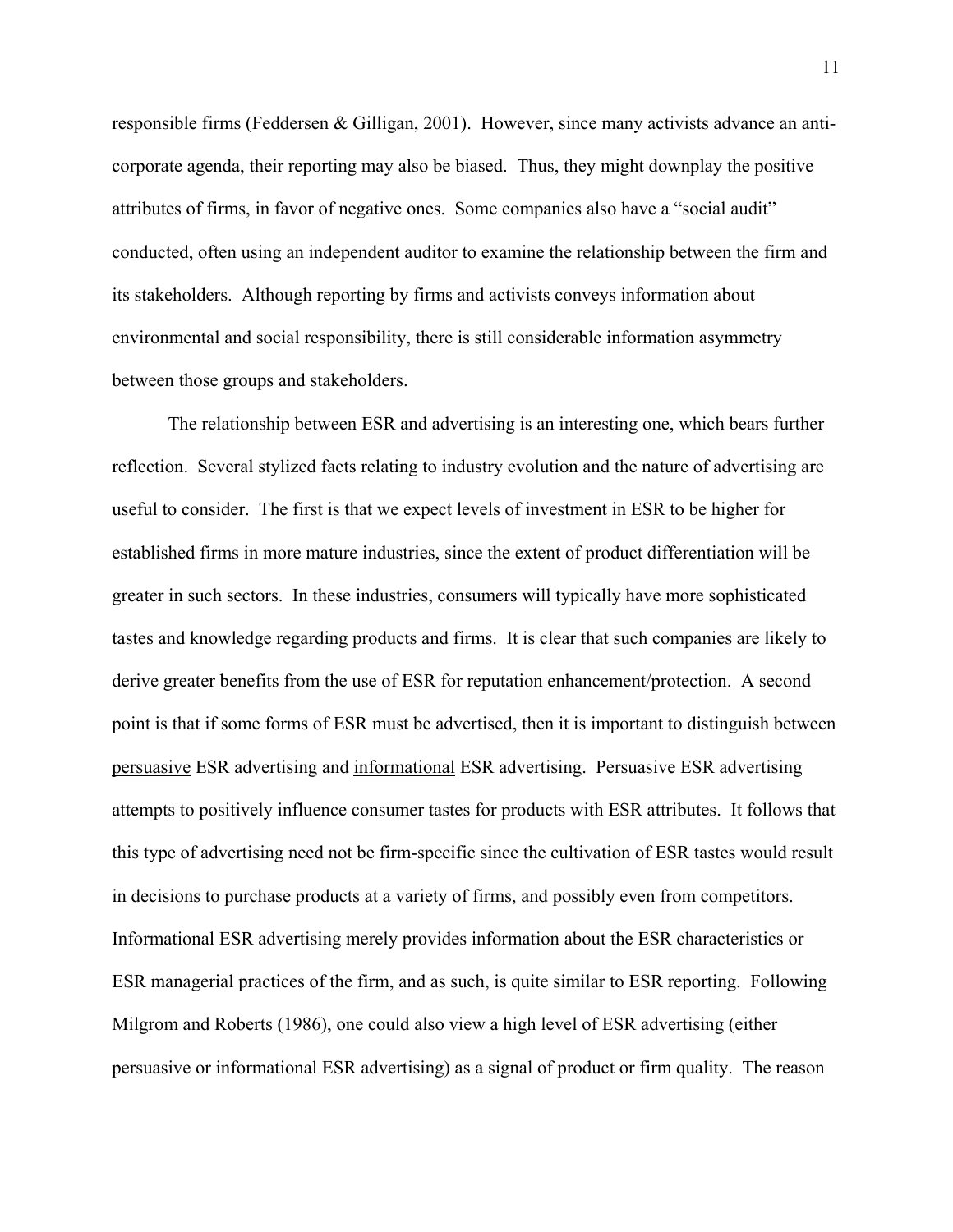is that established firms and companies in more mature industries are more likely to invest in ESR, because they tend to engage in more product differentiation.

Environmentally socially responsible investing constitutes another type of product differentiation. Stocks can be regarded as a type of financial product purchased by investors. Just as many consumers have a preference for the value added to a product by an ESR attribute, so do many investors. Further analysis of the difference between consumer and investor product differentiation will yield varying results about the role of company and industry maturity in the viability of ESR strategies.

Other studies focus specifically on the relationship between the type of good or service that the firm is selling and its propensity to engage in ESR. McWilliams and Siegel (2001) specifically advanced the hypothesis that a firm selling an experience good is more likely to engage in ESR than a firm producing a search good. Experience goods must be used or consumed before their true value to the consumer can be determined. Examples of experience goods and services are automobiles, appliances, weight control programs and mutual funds. Advertising of experience goods will stress the reputation of the firm for high quality. On the other hand, search goods and services are readily evaluated prior to purchase, and most advertising will involve information about product availability and price. Clothing, footwear and furniture are typically cited as examples of search goods.

It is also possible that the form of ESR is tailored to the type of experience good the firm sells. Thus, some firms may find it advantageous to engage in a more publicly visible type of ESR. Such "public" ESR might entail adopting 'green' purchasing policies and other "sustainability" initiatives, such as the construction of LEED gold or platinum buildings, which are likely to attract public attention and signal environmental social responsibility. For example,

12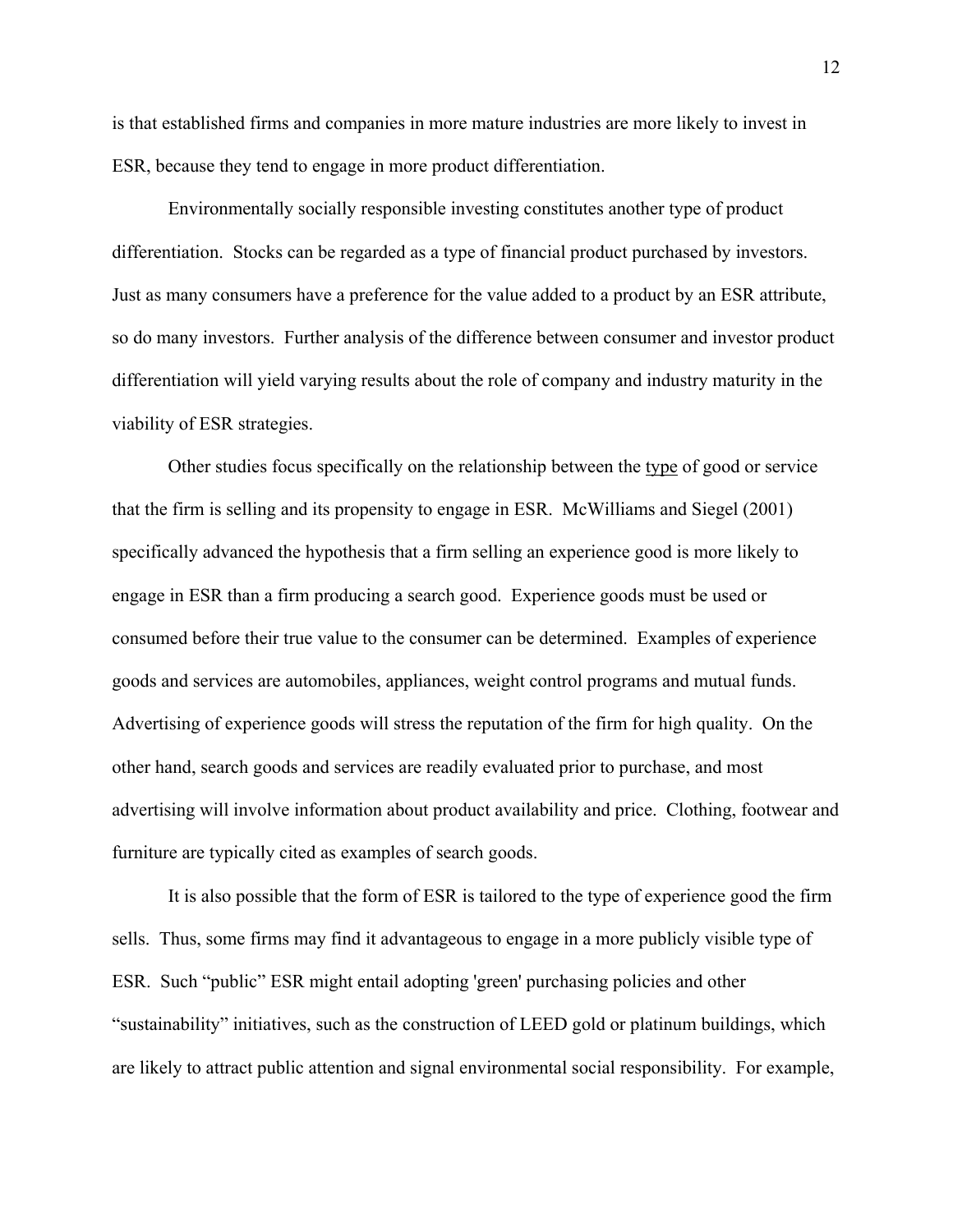some potential customers of a bank (classified here as selling an experience service) may be more concerned (at the margin) about the organization's charitable donations to specific causes in the local community or its family-friendly employment policies than with attributes of service quality or honesty.

The concept of experience and search goods and services is generally attributed to Philip Nelson (1970, 1974), who developed a taxonomy of such goods and services that was extended by Liebermann and Flint-Goor (1996). Lancaster (1981) noted that consumers of high quality products have the strongest demand for product information because while low price typically signals relatively low quality, a high price may not signify high quality. Given that affluent consumers are most likely to demand high quality goods and services, ESR as a signal of product quality is likely to be associated with upscale goods and services that typically generate higher profit margins.

 Siegel and Vitaliano (2007) extended insights from the Bagnoli and Watts (2003) and McWilliams and Siegel (2001) models. Specifically, the authors conjectured that consumers view ESR activity as a signal about the attributes of the private good sold by the firm. That is the reason why experience goods are more likely to be associated with ESR. A key empirical implication of the theory of the firm perspective on ESR is that firms selling experience or credence goods are more likely to be socially responsible than firms selling search goods. Using firm-level data, the authors present evidence that is consistent with this hypothesis.

# **V. Issues to Consider in Strategic ESR-Impact of ESR on Industry Structure and Entry Barriers**

Another critical issue in the provision of ESR concerns its relationship to the market structure of the firm's industry. A key conclusion of the McWilliams and Siegel (2001) paper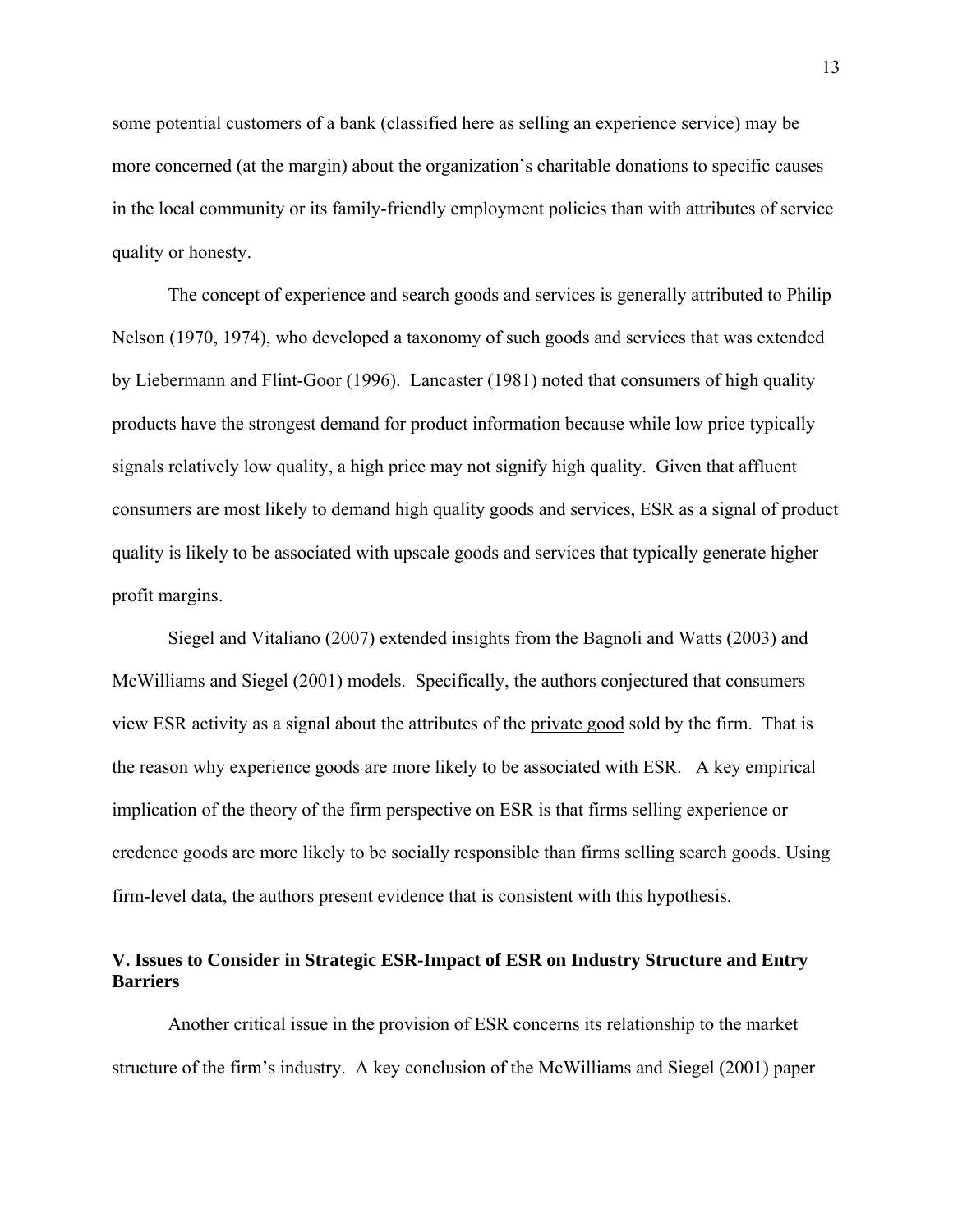was that, in equilibrium, firms that engage in ESR will earn the same rate of profit as firms that do not engage in ESR. In a subsequent paper, McWilliams and Siegel (2002), we demonstrated that ESR can occur in monopolistically competitive and oligopolistic industries. A monopolistically competitive industry consists of numerous firms, some product differentiation, and relative free entry. Examples of such sectors are restaurants and retail establishments. On the other hand, oligopolies are characterized by a consolidated industry structure, high entry barriers, and substantial product differentiation (e.g., autos, computers).

We believe that the neutrality result holds under both oligopoly and monopolistic competition. This is implied for monopolistic competition because industries with such a structure are characterized by both horizontal and vertical differentiation, a fragmented industry structure, and very low entry barriers. Under this scenario, it is impossible for firms to use ESR to outperform rivals. Examples of firms in monopolistically competitive industries that engage in ESR include restaurants, hotels, companies selling organic produce, and different types of retail establishments.

 The neutrality result likely holds for concentrated industries (with an oligopolistic structure) as well, where some firms produce a higher quality product that may yield "abnormal" returns. These abnormal returns may constitute the cushion of profit that enables the firm to engage in ESR. However, recent economic models of ESR (Baron, 2001; Fedderson & Gilligan, 2001) identify an important countervailing force on the ability of companies to reap abnormal returns from strategic ESR in oligopolistic industries: activists and NGOs who target leading firms (e.g., the attack on The Gap's and Nike's Asian production). This countervailing force makes it difficult for oligopolistic firms to achieve and sustain a competitive advantage through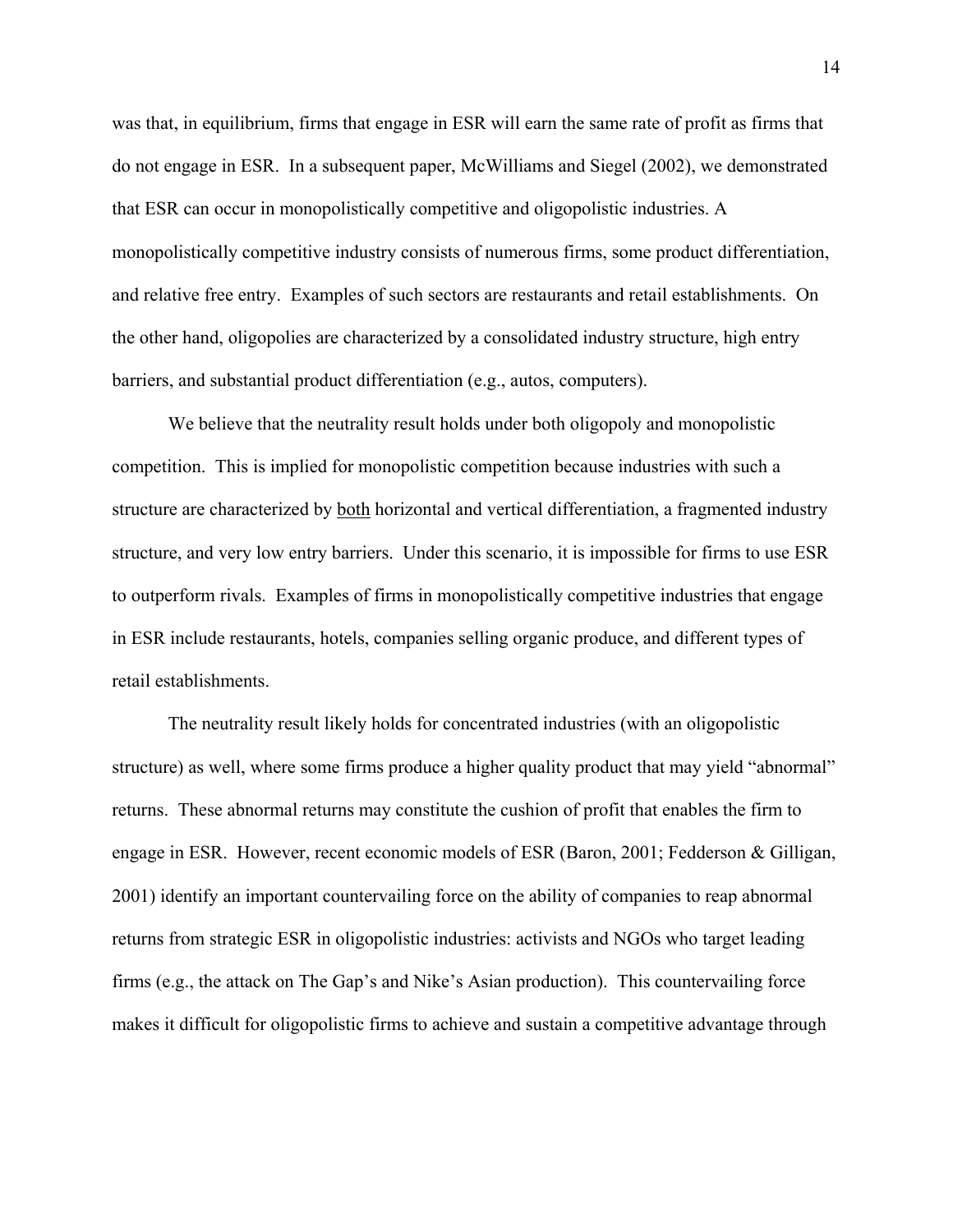the strategic use of ESR because their rivals are continually forced by activists and NGOs to employ a comparable level of ESR.

 In a similar vein, Reinhardt (1998) finds that companies engaging in a ESR-based strategy can only generate an abnormal return if it can prevent competitors from imitating its strategy. In most industries (whether fragmented or concentrated) this is unlikely, since ESR is highly transparent, with little causal ambiguity. In fact, the strategic necessity of communicating information about ESR to consumers via reporting and advertising enhances transparency, thus eroding competitive advantage.

 Other theoretical studies (Dutta, Lach & Rustichini, 1995; Hoppe & Lehmann-Grube, 2001) show that any early mover advantages that might be gained by offering higher quality products (recall that ESR is modeled as a "quality improvement" in McWilliams & Siegel, 2001) are eroded when competitive strategies are observable. However, various strategies can be deployed to counteract this loss of first-mover advantage brought on by transparency. For example, Porter and Kramer (2002) suggest that corporate philanthropy can invite loyalty to the company and other benefits that are uniquely valuable to the company.

# **VI. Issues to Consider in Strategic ESR-The Relationship Between ESR and Governmental Regulation**

ESR may also be used in the context of political strategies that create regulatory barriers to imitation. Indeed, many critics of corporations claim that large firms can influence or even shape the "rules of the game," with respect to public policy. One such strategy would be for firms to use government regulation to impose ESR on rivals who do not employ an appropriate technology, thus raising the costs for those rivals relative to the initiating firm. Marvel (1977)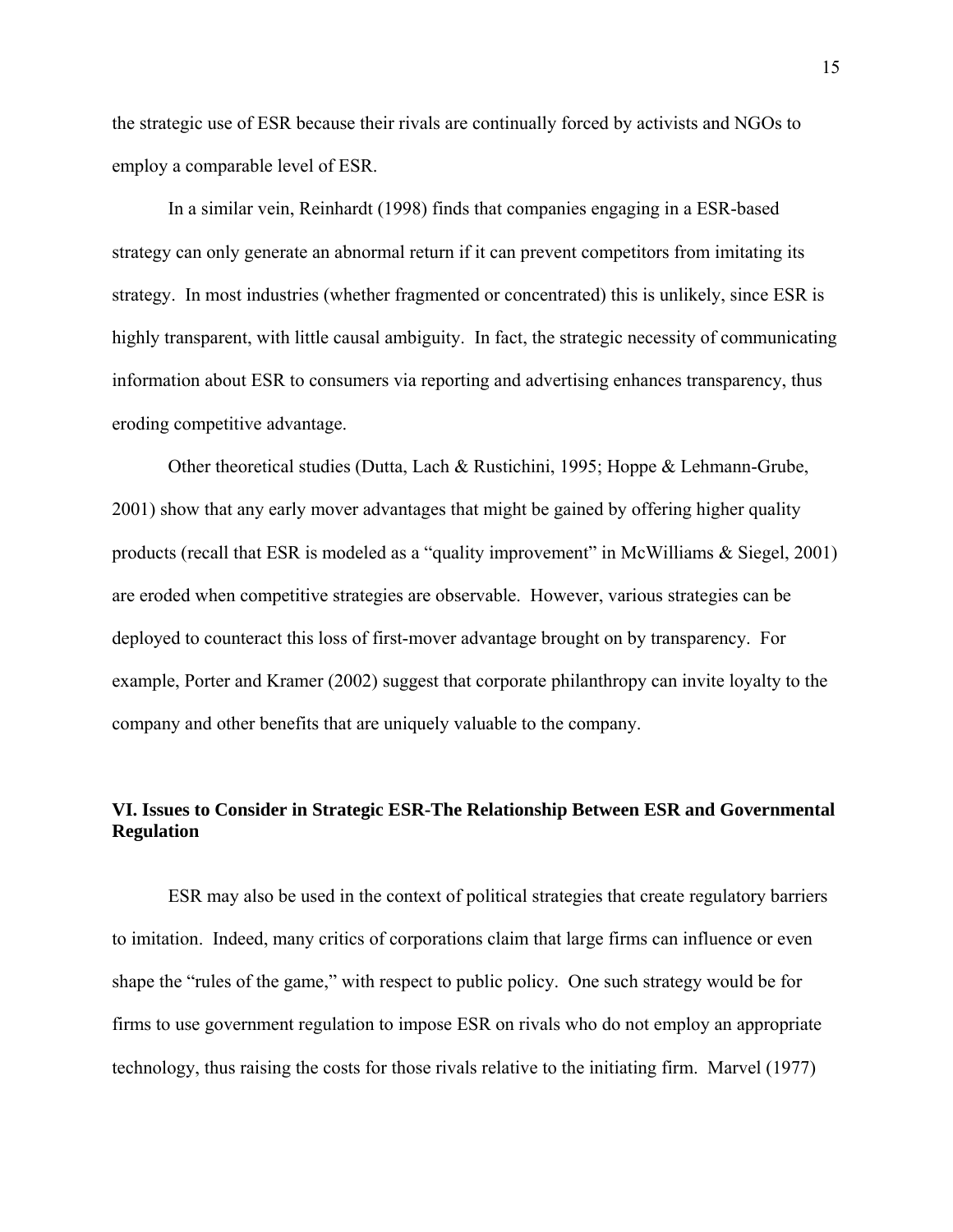describes an example of this type of political strategy in the British textile industry in the early 1800s (on a non-environmental issue). The first child labor law was enacted in the U.K. after the mill owners who employed modern technology banded together and lobbied for restrictions on child labor, which had been used more by the older, smaller mills. McWilliams, Van Fleet, and Cory (2002) applied the RBV framework to demonstrate how U.S. firms can use political strategies based on CSR to raise regulatory barriers that prevent foreign competitors from using substitute (e.g., low labor cost) technology. In the recent survey of CSR, *The Economist* denounced such political strategies as a form of "hobbling the competition," and labeled such behavior "pernicious CSR". In the neoclassical perspective, such political strategies harm society over the long run by de-liberalizing the market, and thus, restricting competition and productivity.

It is important for managers to be mindful of public perceptions regarding ESR, since they can shape the legislative landscape. Economists have devoted considerable attention in recent years (Paton and Siegel, 2005) to assessing the effectiveness of voluntary programs, initiated by government or industry, such as the adoption of environmental management systems. These systems are designed to evaluate and manage an establishment's environmental impact and responsibility, using a structured, systematic approach, with continuous improvement.

Management scholars have recently devoted considerable attention to examining efforts undertaken by firms to engage in environmental self-regulation (e.g., Christmann and Taylor, 2001, 2002; Delmas and Terlaak, 2002; King, Lenox, and Terlaak, 2005; Barnett and King, 2008). Firms can voluntarily implement environmental management systems, such as the ISO 14001 standard and achieve certification by independent, third-party auditors. ISO 14001 allows companies to signal their environmental responsibility to customers, which allows these customers to factor in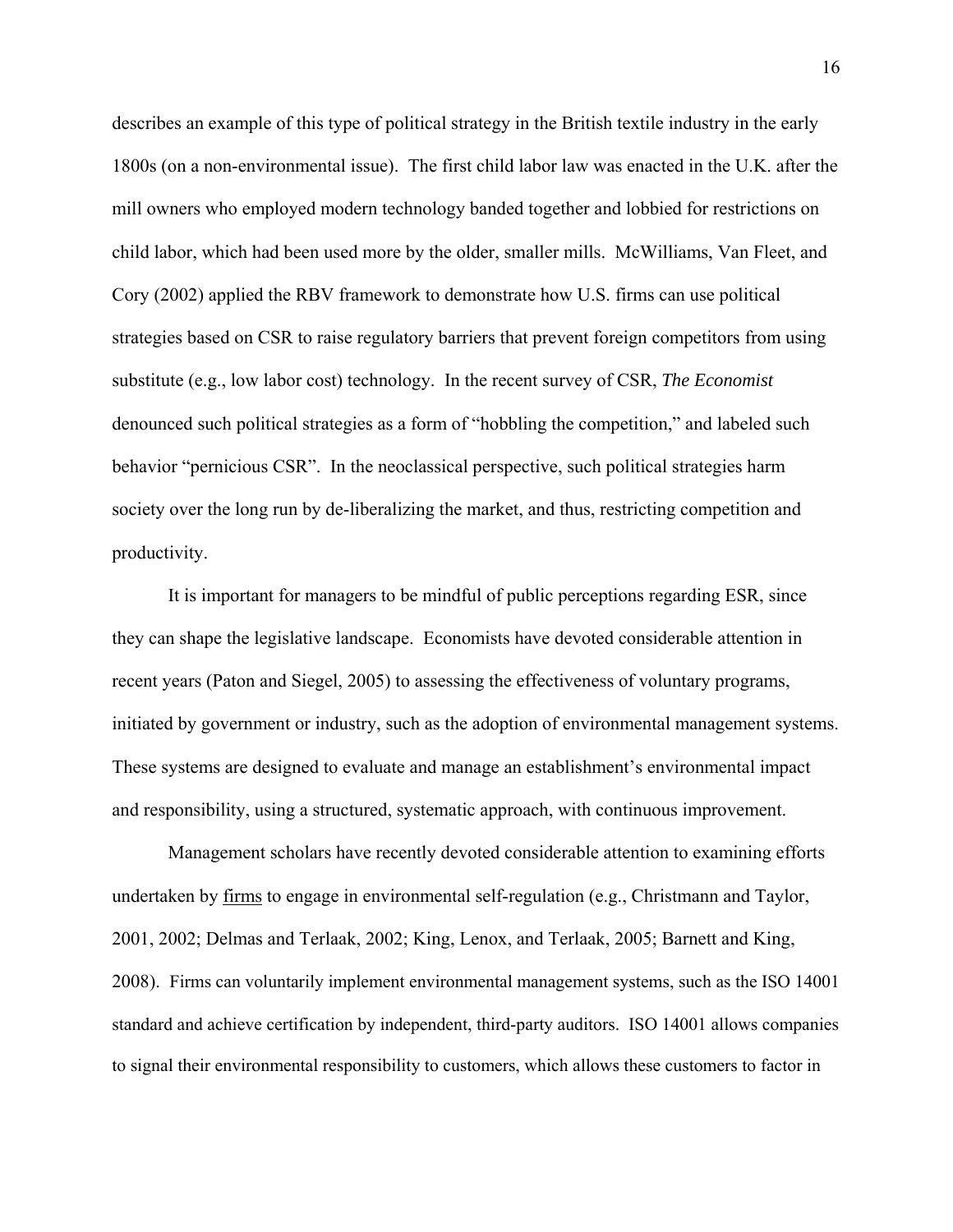the level of ESR of their suppliers in their purchasing decisions (Christmann & Taylor, 2002; Terlaak & King, 2006).

Some of these efforts are industry-specific and industry-wide. A good example is the "Responsible Care" program, established by the chemical industry in the aftermath of the Bhopal disaster in India. King and Lenox (2000) examined the antecedents and consequences of this program, which was allegedly designed to forestall additional regulation. Interestingly, the authors reported that participation in the "Responsible Care" program was negatively associated with improvement in environmental performance. They also found evidence of free-riding by non-members (those who were not involved in the "responsible care" program), although these non-members actually improved their environmental performance. These findings imply that voluntary programs must be carefully designed and monitored to avoid moral hazard or cheating. Maxwell, Lyon, and Hackett (2000) demonstrate both theoretically and empirically that ESR can be used to forestall additional government regulation. However, they find that such coordination efforts become more severe, as the number of firms in the industry grows, due to free-rider problems.

Finally, Baron and Diermeier (2007) focus on firm-specific initiatives to engage in selfregulation, in order to avoid the pernicious effects of a negative ESR-related action. They found that firms have an incentive to self-regulate, in order to prevent a consumer boycott by an NGO. The authors use the example of Rainforest Action Network's campaign against Home Depot. As a result of this campaign, Home Depot purchased a smaller percentage of "environmentally unfriendly" hardwood, in order to protect the rainforest.

#### **VII. Issues to Consider in Strategic ESR-The Role of CEOs**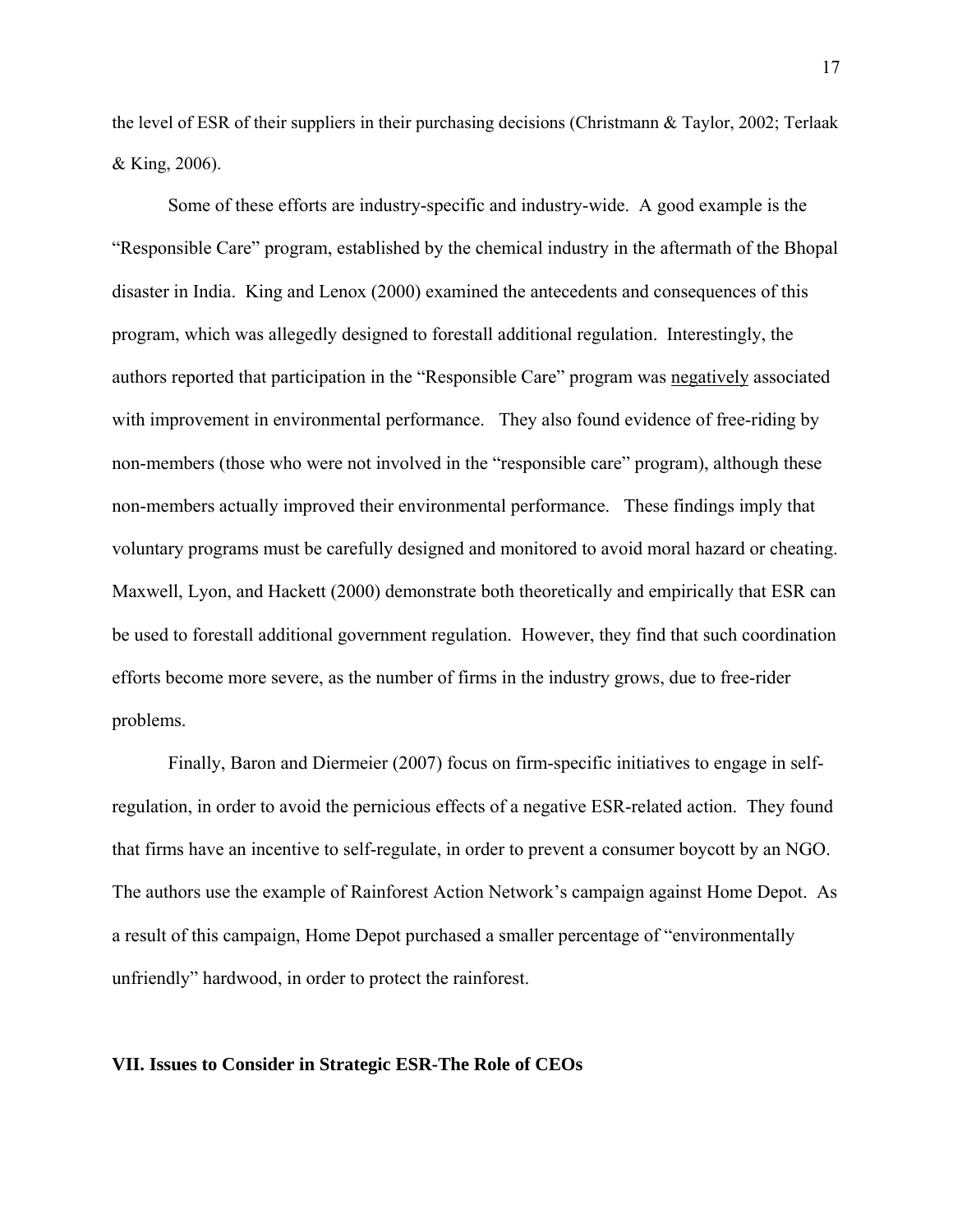It is important to note that most empirical studies of ESR have ignored the role of corporate leaders in formulating and implementing such initiatives. Most research has been focused at the firm level, typically examining the relationship between ESR and firm financial performance. Unfortunately, there has been little research at the individual level (e.g., factors pertaining to individual decision-makers), or how such variables might relate to ESR. In particular, top-level managers are obviously in a position to influence these policies.

 In recent years, scholars have explored the relationship between ESR and CEOs. That is entirely appropriate since corporate leaders typically formulate such policies and often are actively involved in promoting the ESR activities of their companies. An example is William Clay (Bill) Ford, Jr. (Bill Ford) of Ford Motor Company, who formulated a "hydrogen strategy" for his company, which was designed to make Ford the environmental leader in the industry (Muller  $& \text{Fahey}, 2004$ ).

 The first study of the relationship between CEO leadership and ESR was conducted by Waldman, Siegel, and Javidan (2006). The authors linked data from psychometric studies of CEOs with information on the environmental and social performance of companies. They reported that the "intellectual stimulation" dimension of transformation leadership is strongly positively correlated with the propensity of firms to engage in strategic ESR. A key implication of this finding is that studies ignoring the role of leadership in ESR may yield imprecise conclusions regarding the antecedents and consequences of such activities.

 A recent insightful paper by Sully de Luque, Washburn, Waldman, and House (2008) further explores the relationship between corporate social responsibility (including ESR) and various dimensions of leadership. Interestingly, they also assess the outcomes of relationships between leaders and followers, as related to the CEO's "stakeholder values." Specifically, they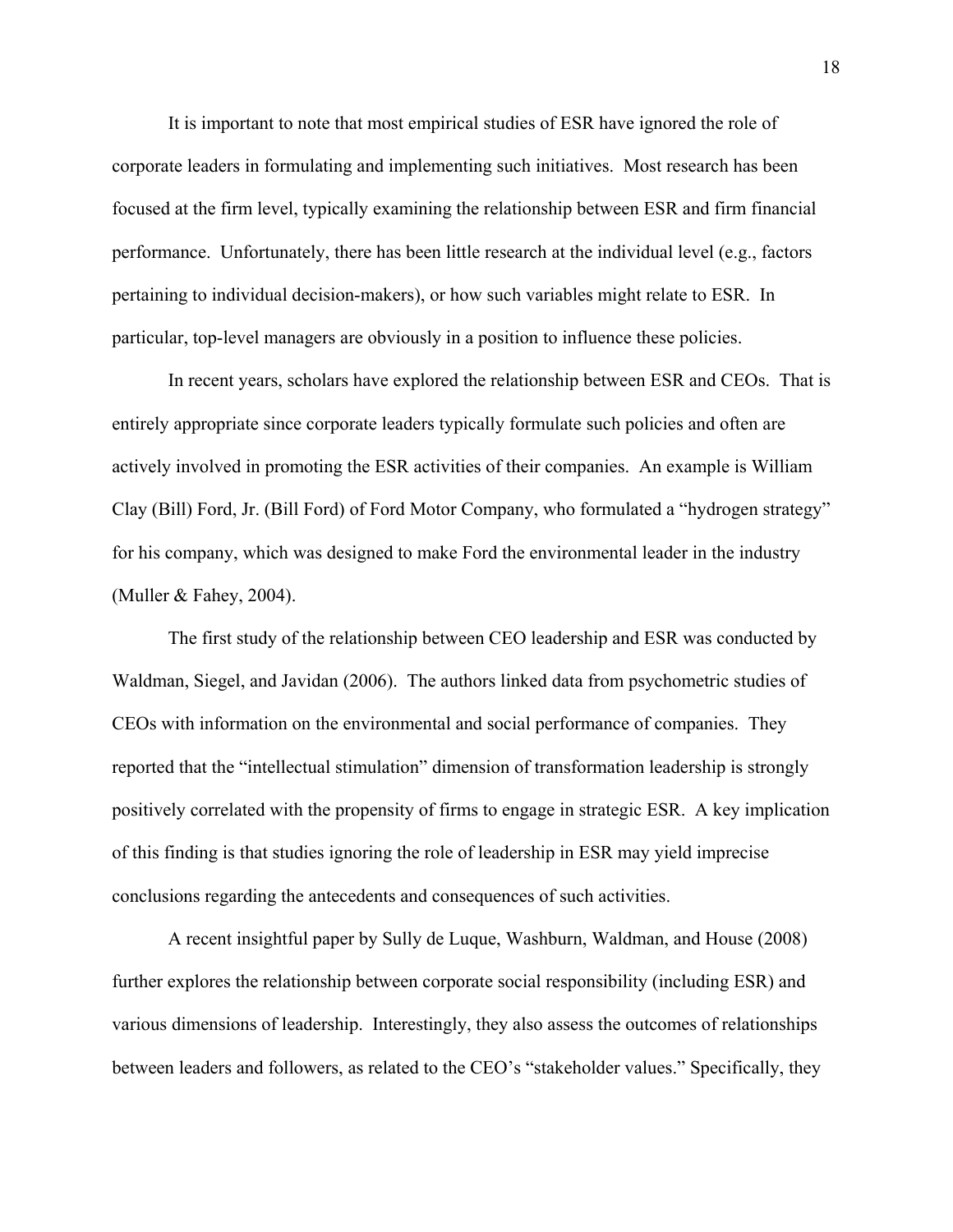found that CEOs possessing values stressing the concerns of a wide range of stakeholders (e.g., employees, customers, environmental groups, and the greater community) are likely to be viewed as visionary/inspirational leaders. In turn, as compared to CEOs with weaker stakeholder values, these leaders are more likely to elicit extra effort on the part of followers, as well as stronger financial performance. In sum, their study suggests that organizations with inspiring, transformational leaders possessing strong stakeholder values tend to have superior social and financial performance.

#### **VIII. Conclusions**

 Recent research indicates that a firm's decision to engage in ESR is a strategic choice and that both individual-level and organizational factors are critical, in terms of understanding the antecedents and consequences of these decisions. Table 2 presents some strategic goals and tactics that can be employed by organizations interested in engaging in strategic ESR, as suggested by the academic literature. I also identify the functional areas affected by these strategic choices. Thus, if a company wishes to increase market share, it can use ESR to promote product differentiation (which I call "ESR product innovation") and advertise these new environmentally-friendly characteristics or features. These ESR actions may enhance the firm's reputation, which could help build brand loyalty. The key functional areas affected by such activities are marketing, R&D, operations, and corporate headquarters (lobbying).

 Note that the goals and tactics presented in Table 2 are not orthogonal. For instance, tactics employed to increase productivity, such as adopting an environmental management system, may also enable the company to increase its share price, if such an adoption induces environmentally-oriented investors to favor the company's stock. Similarly, using ESR to boost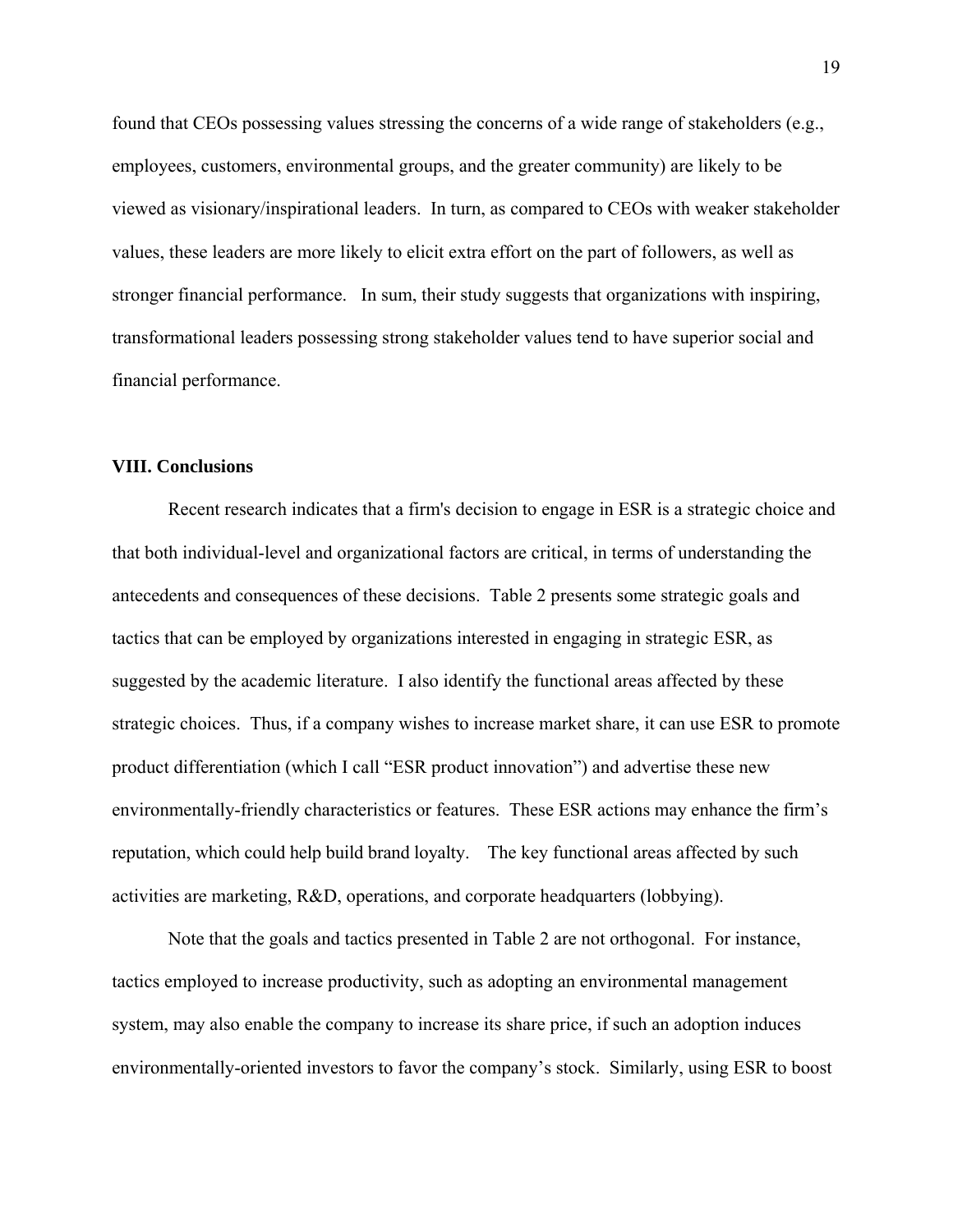worker morale may also enhance the quality of human capital, since it can help the firm recruit and retain high quality employees.

 An ESR initiative should be viewed as an investment decision, and thus, should be evaluated in a rational, calculative fashion. Financial and human resources allocated to ESR have alternative uses and managers must be mindful of the "returns" to these activities. Managers should not adopt "green management" practices because of societal pressure alone, but rather because it advances their organization's strategic goals. The extent of management's accountability to society should be reflected in existing rules and regulations. Managers must not lose sight of the fact that they are directly accountable to shareholders, who are the most important stakeholder of the firm.

 Given the rampant agency problems in large publicly-traded companies, we should be skeptical about policies that encourage managers to allocate resources to ESR without a clear sense of the return on investment to these activities. Managers have an obligation to deploy the firm's resources as effectively as possible, based on instrumental thinking, in order to maximize the wealth of the firm.

 In sum, firms should pursue "green management" practices only when it is in their selfinterest to do so. It is here where I strongly differ with my good friend Alfie Marcus and Adam Fremeth (see accompanying article in this issue), who state that ESR must be pursued "for moral and social reasons," regardless of whether it pays. To engage in ESR for these non-instrumental reasons would constitute an example of what I have called "irresponsible" leadership (see a debate on how to define a "responsible" leader in Waldman and Siegel, 2008). Given the numerous strategic advantages associated with engaging in such activity (which I have attempted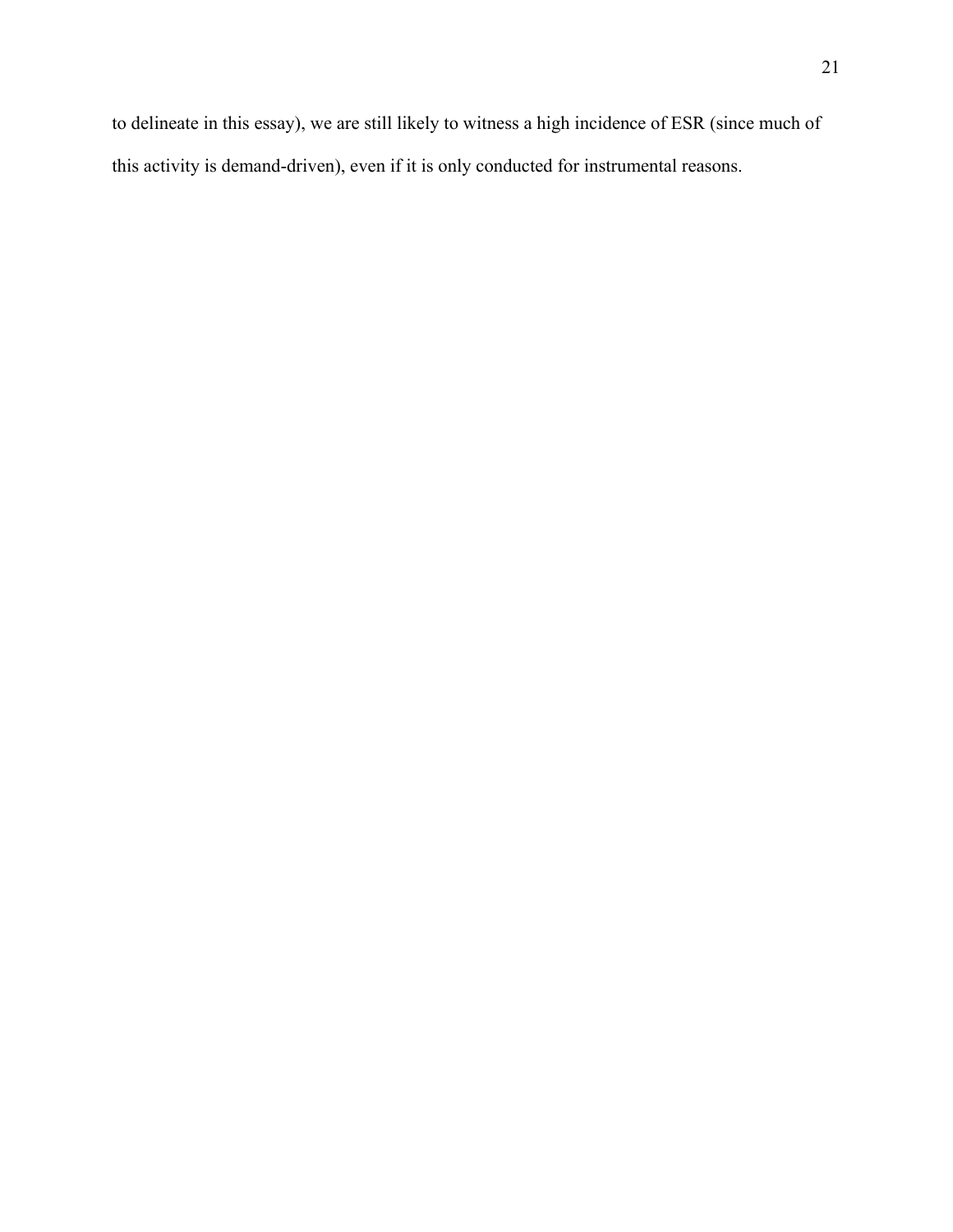Table 1 Selected Studies of Strategic Environmental Social Responsibility (ESR)

|                          | <b>Strategic Aspects of</b><br><b>Environmental Social</b> |                                                                                                                                      |
|--------------------------|------------------------------------------------------------|--------------------------------------------------------------------------------------------------------------------------------------|
| Author(s)                | <b>Responsibility</b>                                      | <b>Key Argument/Result</b>                                                                                                           |
|                          | Competitive                                                | Theoretical study asserting that ESR may constitute a resource or                                                                    |
| Hart (1995)              | Dynamics/Advantage                                         | capability that leads to a sustained competitive advantage                                                                           |
|                          | <b>Institutions Assist in</b>                              | Institutions play an important role in shaping the consensus within                                                                  |
| Jennings and             | Implementation                                             | a firm regarding the establishment of an                                                                                             |
| Zandbergen (1995)        | of ESR                                                     | "ecologically sustainable" organization                                                                                              |
|                          |                                                            | Extends RBV theory and find empirical evidence supporting the                                                                        |
| Russo and Fouts          | Competitive                                                | notion that ESR constitutes a mechanism for developing                                                                               |
| (1997)                   | Dynamics/Advantage                                         | environmental resources and capabilities                                                                                             |
|                          |                                                            | Self-Regulation (participation in the "Responsible Care" program)                                                                    |
|                          |                                                            | was negatively associated with improvement in environmental                                                                          |
| King and Lenox           | ESR and Self-                                              | performance. Substantial free-riding by non-members in the                                                                           |
| (2000)                   | Regulation                                                 | "Responsible Care" program                                                                                                           |
|                          |                                                            | ESR to attract socially responsible consumers is referred to as                                                                      |
|                          |                                                            | strategic ESR, in the sense that firms provide a public good in                                                                      |
| Baron (2001)             | Strategic ESR                                              | conjunction with their marketing/business strategy                                                                                   |
|                          | <b>NGOs and Activists</b>                                  |                                                                                                                                      |
| Feddersen and            | Mitigate Information                                       | Activists and NGOs may reduce information asymmetry, with                                                                            |
| Gilligan (2001)          | Asymmetry                                                  | respect to ESR, on the part of consumers                                                                                             |
| Christmann and           |                                                            | Firms engage in ESR as a form of self-regulation, in order                                                                           |
| Taylor                   | ESR and Self-                                              | to signal their ESR to customers, so that customers can consider                                                                     |
| (2001, 2002)             | Regulation                                                 | the ESR of their suppliers in their purchasing decisions                                                                             |
|                          |                                                            | ESR can be used to pre-empt government regulation,                                                                                   |
| Maxwell, Lyon and        | ESR and Self-                                              | but such coordination efforts become more severe, as the number                                                                      |
| Hackett (2000)           | Regulation                                                 | of firms in the industry grows, due to free-rider problems                                                                           |
|                          |                                                            | Presents a supply/demand perspective on ESR, which implies that                                                                      |
| McWilliams and           | Competitive                                                | the firm's optimal level of ESR can be determined by                                                                                 |
| Siegel (2001)            | Dynamics/Advantage                                         | cost-benefit analysis                                                                                                                |
| McWilliams, Van          | Impact of ESR on                                           |                                                                                                                                      |
| Fleet and Cory<br>(2002) | industry structure and<br>entry barriers                   | ESR strategies, in conjunction with political strategies, can yield a<br>sustainable competitive advantage, by raising rival's costs |
|                          |                                                            | The authors demonstrate that both society and firms are better off                                                                   |
| Husted and de Jesus      | Competitive                                                | when firms use ESR strategically than when they are coerced into                                                                     |
| Salazar (2006)           | Dynamics/Advantage                                         | making such investments                                                                                                              |
|                          |                                                            | The "intellectual stimulation" dimension of CEO transformation                                                                       |
| Waldman, Siegel,         | Strategic Leadership                                       | leadership is strongly positively correlated with the propensity of                                                                  |
| and Javidan (2006)       | Theory                                                     | firms to engage in strategic ESR                                                                                                     |
|                          | Information                                                |                                                                                                                                      |
|                          | Asymmetry-ESR                                              |                                                                                                                                      |
|                          | <b>Signals Product</b>                                     |                                                                                                                                      |
| Siegel and Vitaliano     | Quality and Strong                                         | Firms selling experience or credence goods are more likely to                                                                        |
| (2007)                   | Firm Reputation                                            | engage in ESR than firms selling search goods                                                                                        |
| Baron and                |                                                            | Firms have an incentive to self-regulate, in order to prevent a                                                                      |
| Diermeier (2007)         | Strategic ESR                                              | consumer boycott by an NGO                                                                                                           |
| Sully de Luque,          |                                                            | Organizations with inspiring, transformational leaders possessing                                                                    |
| Washburn, Waldman,       | Strategic Leadership                                       | strong stakeholder values tend to have higher social                                                                                 |
| and House (2008)         | Theory                                                     | and financial performance                                                                                                            |
| Doh, Howton,             | Institutions Aid in                                        |                                                                                                                                      |
| Howton, and              | Mitigating Information                                     | Institutional endorsements and repudiation of ESR affect market                                                                      |
| Siegel (2009)            | Asymmetry                                                  | assessments of a firm's ESR                                                                                                          |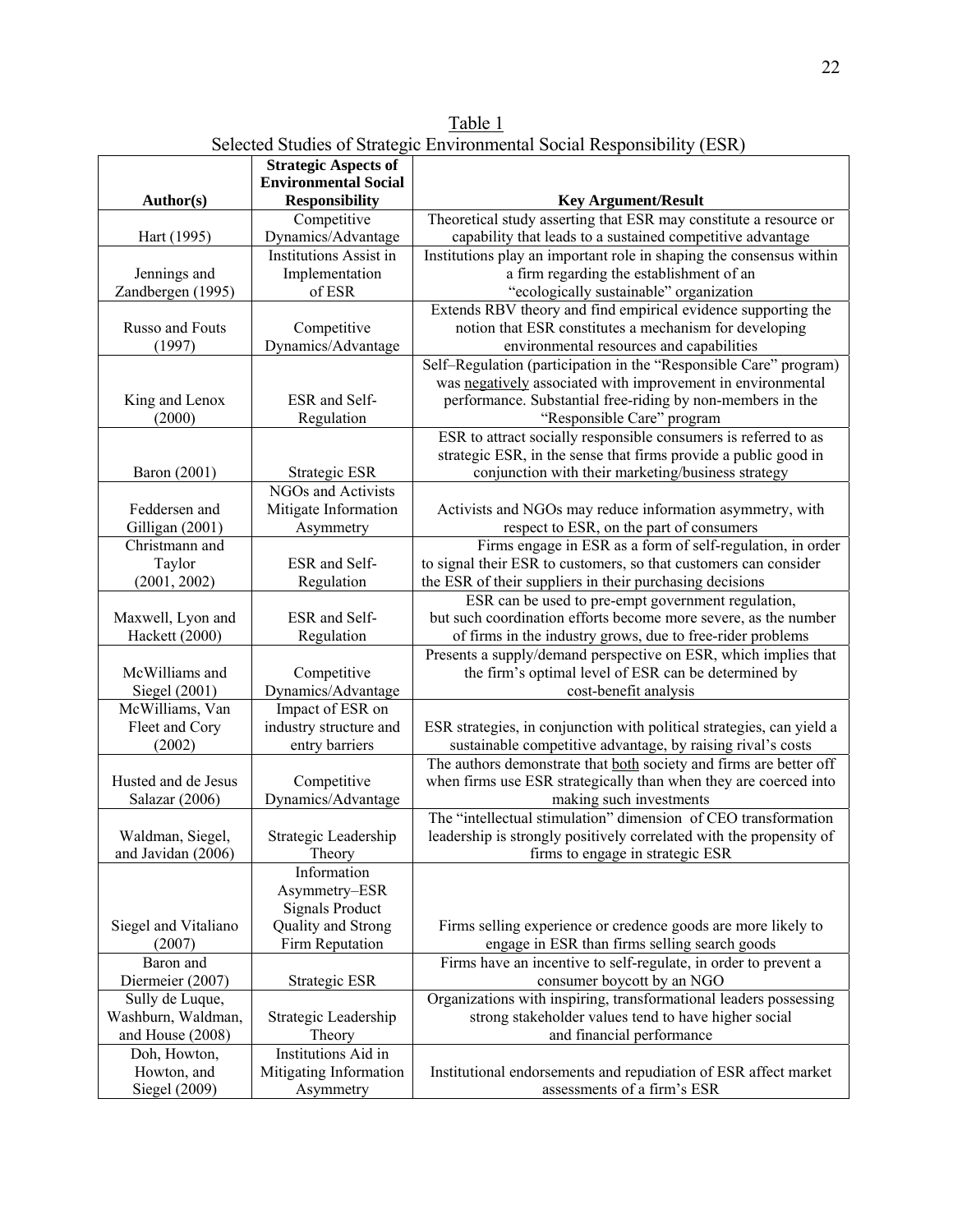| Table 2                                                 |  |  |  |  |
|---------------------------------------------------------|--|--|--|--|
| Strategic Goals and Tactics Associated With Engaging in |  |  |  |  |
| Environmental Social Responsibility (ESR)               |  |  |  |  |

| <b>Strategic Goals</b>       | <b>ESR-Related Tactics</b>               | <b>Key Functional Area(s) Affected</b> |
|------------------------------|------------------------------------------|----------------------------------------|
|                              | Advertising of ESR;                      |                                        |
|                              | <b>ESR Product Innovation</b>            |                                        |
|                              | (Developing New "Green Products");       |                                        |
| Increase Market Share        | Use of ESR to Raise Rivals' Costs        | Marketing, R&D, Operations             |
|                              | <b>ESR</b> Process Innovation            |                                        |
|                              | (e.g., Adopt an Environmental            |                                        |
|                              | Management System, such as ISO           |                                        |
|                              | 14001); Use of ESR to Boost              | Operations, R&D,                       |
| Increase Productivity        | <b>Worker Morale</b>                     | Human Resource Management              |
|                              | Use of ESR to Recruit and Retain         |                                        |
|                              | <b>High Quality Employees</b>            |                                        |
|                              | (Workers and Managers);                  |                                        |
| Enhance Human Capital/       | Hire CEOs (and other corporate           | Human Resource Management,             |
| Worker Quality               | executives) with an ESR Orientation      | Corporate Headquarters                 |
| Develop More Favorable       |                                          |                                        |
| <b>Industry Conditions</b>   | Use of ESR to Raise Rivals' Costs:       |                                        |
| (Reduce Actual and Potential | Engage in Self-Regulation (to            | Corporate Headquarters (Lobbying),     |
| Competition)                 | <b>Forestall Additional Regulation</b> ) | Operations, R&D                        |
|                              | Use of ESR to Court Investors            |                                        |
|                              | Concerned About the Environment          | Finance, Accounting,                   |
| Increase Share Price         | (e.g., ESR Annual Report)                | Corporate Headquarters                 |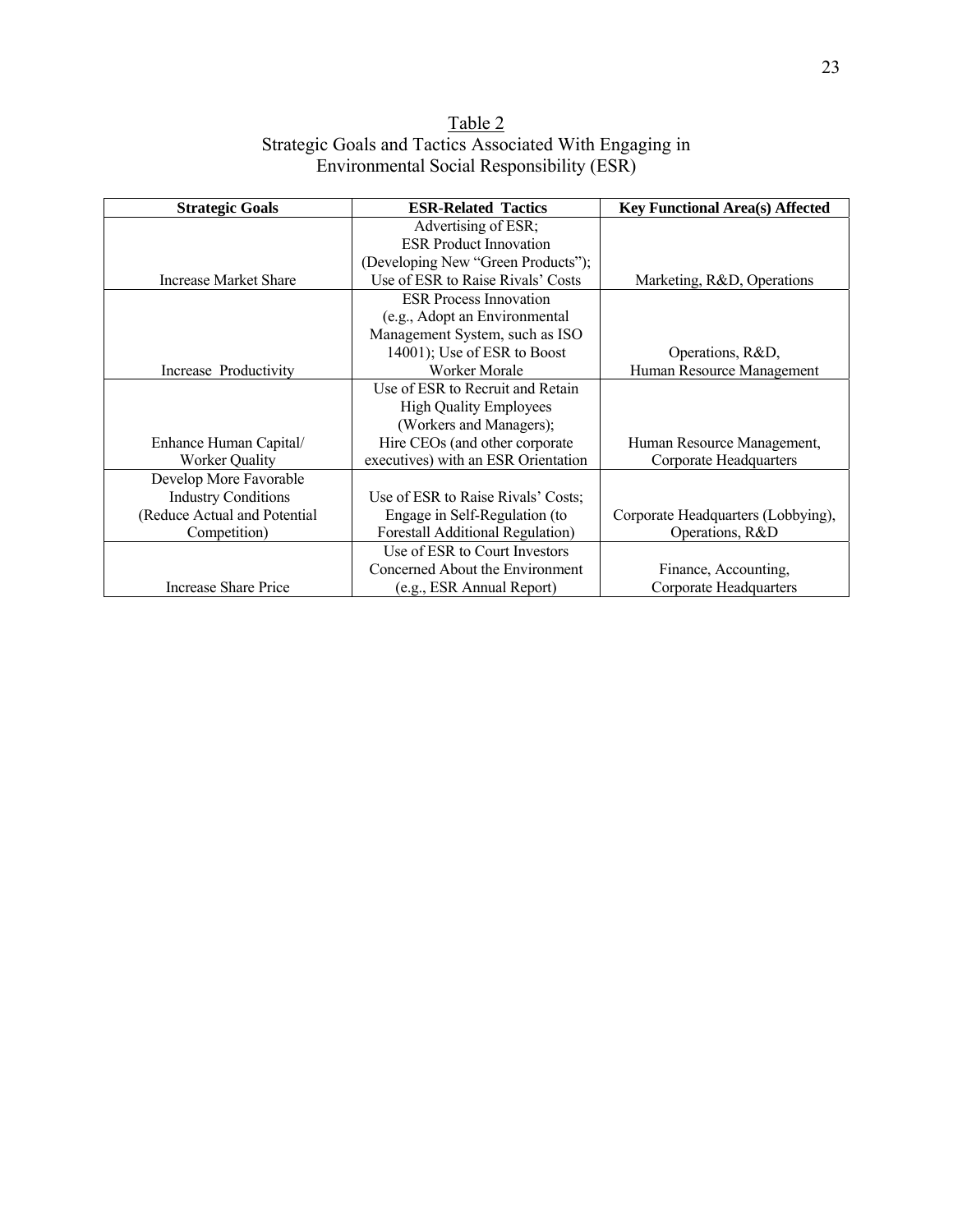## **References**

Bagnoli, M. & Watts, S. (2003). Selling to socially responsible consumers: Competition and the private provision of public goods. *Journal of Economics and Management Strategy*, 12, 419-445.

M. L. Barnett & A. A. King. 2008. Good fences make good neighbors: A longitudinal analysis of an industry self-regulatory institution. *Academy of Management Journal*, 51(6), 1150-1170.

M. L. Barnett & R. M. Salomon. 2006. Beyond dichotomy: The curvilinear relationship between social responsibility and financial performance. *Strategic Management Journal*, 27(11), 1101-1122.

Barney, J. (1991). Firm resources and sustained competitive advantage, *Journal of Management*, 17, 99-120.

Baron, D. (2001). Private politics, corporate social responsibility and integrated strategy. *Journal of Economics and Management Strategy*, 10, 7-45.

Baron, D. & Diermeier, D. (2007). Strategic activism and nonmarket strategy. *Journal of Economics and Management Strategy*, 16(3), 599-634.

Besley, T. & Ghatak, M. (2007). Retailing public goods: The economics of corporate social responsibility. *Journal of Public Economics*, 91, 1645-1663.

Christmann, P. & Taylor, G. (2001) Globalization and the environment: Determinants of firm self-regulation in China. *Journal of International Business Studies*, 32, 438-458.

Christmann, P. & Taylor, G. (2002) Globalization and the environment: Strategies for international voluntary initiatives. *Academy of Management Executive*, 16(3), 121-135.

Delmas, M.A. (2002). The diffusion of environmental management standards in Europe and in the United States: An institutional perspective. *Policy Sciences*, 35, 91-119.

Delmas, M.A., & Terlaak, A.K. (2001). A framework for analyzing environmental voluntary agreements. *California Management Review*, 43(3), 44-63.

Doh, J. P., Howton, S. D., Howton, S. W., & Siegel, D. S. (2009). Does the market respond to an endorsement of social responsibility?: The role of institutions, information, and legitimacy. *Journal of Management*, forthcoming.

Dutta, P. K., S. Lach, and A. Rustichini. (1995). Better late than early: Vertical differentiation in the adoption of a new technology. *Journal of Economics and Management Strategy*, 4, 563- 589.

Feddersen, T. & Gilligan, T. 2001. Saints and markets: activists and the supply of credence goods. *Journal of Economics and Management Strategy*, 10, 149-71.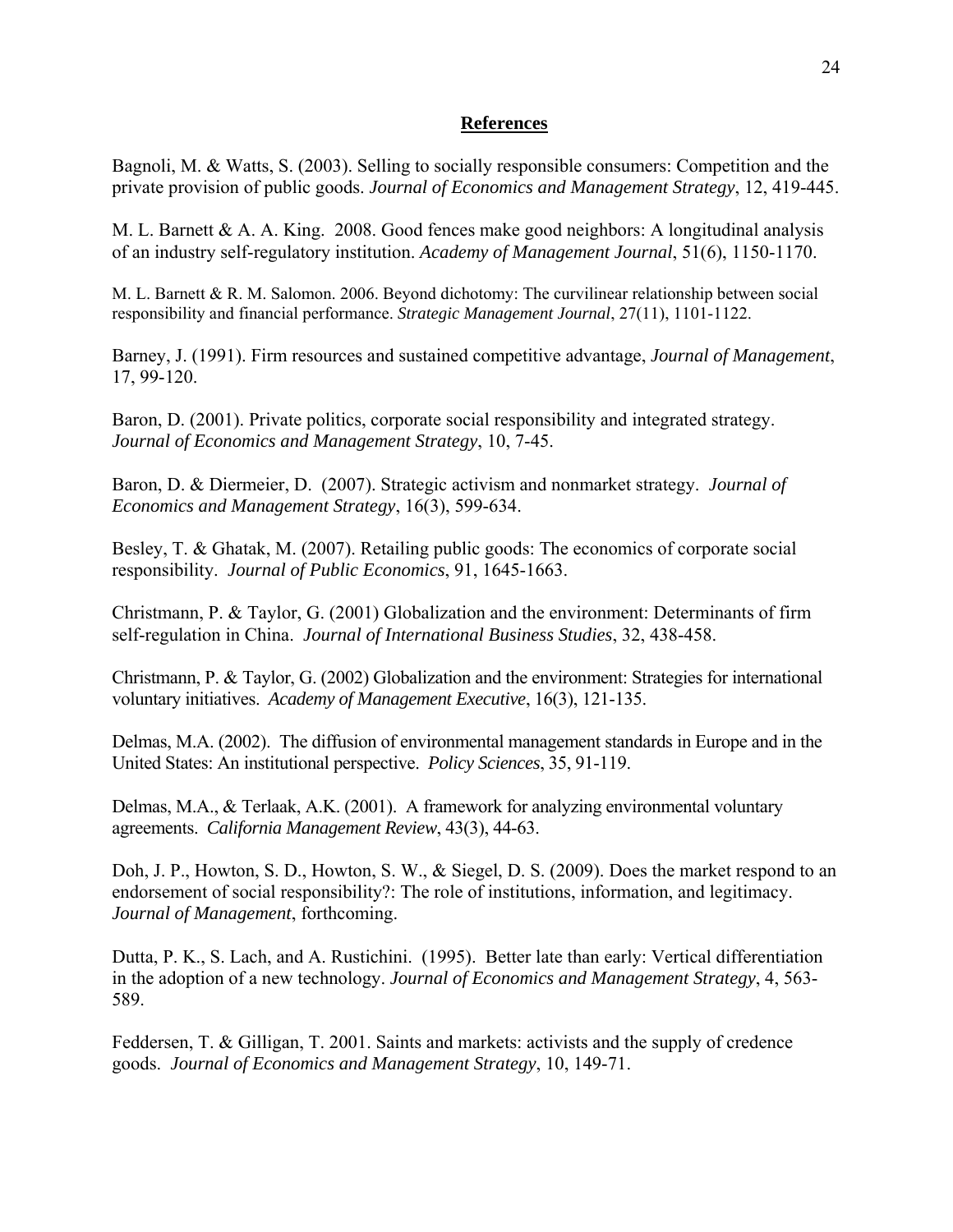Fombrun, C. & Shanley, M. (1990). What's in a name? Reputation building and corporate strategy, *Academy of Management Journal*, 33: 233-258.

Hart, S. (1995). A natural resource-based view of the firm. *Academy of Management Review*, 20: 986-1014.

Hoppe, H. & U. Lehmann-Grube. (2001). Second-mover advantages in dynamic quality competition. *Journal of Economics and Management Strategy*, 10, 419-433.

Husted, B., & de Jesus Salazar, J. (2006). Taking Friedman seriously: Maximizing profit and social performance. *Journal of Management Studies*, 43, 75−91.

King, A.A., & Lenox, M.J. (2000). Industry self-regulation without sanctions: The chemical industry's Responsible Care program. *Academy of Management Journal*, 43(4), 698- 716.

King, A. & Lenox, M. (2001). Does it really pay to be green? *The Journal of Industrial Ecology*, 5(1), 105-116.

King, A. & Lenox, M. (2002). Exploring the locus of profitable pollution reduction. *Management Science*, 48(2), 289-299.

King, A.A., Lenox, M.J., and Terlaak, A. (2005), 'The strategic use of decentralized institutions: Exploring certification with the ISO 14001 management standards', *Academy of Management Journal*, 48(6), 1091-1106.

Kotchen, M. (2006). Green markets and private provision of public goods. *Journal of Political Economy*, 114, 816–834.

Lancaster, K., (1981). Information and product differentiation," in *Economics of Information*, edited by Malcolm Galatin and Robert D. Leiter, 17- 36. Nijhoff Publishers.

Liebermann, Y. & A. Flint-Goor. (1996). Message strategy by product-class type: A matching model. *Journal of Research in Marketing*, 13, 237- 249.

Lowe, E. A. & Harris, R. J. Taking climate change seriously: British Petroleum's business strategy. *Corporate Environmental Strategy*, 5(2), 22-31.

Marcus, A. A., & Anderson, M. (2006). A general dynamic capability: Does it propagate business and social competencies in the retail food industry. *Journal of Management Studies*, *43*, 19-46.

Margolis, J. D. & Walsh, J. P. (2001). *People and profits: The search for a link between a company's social and financial performance*. Rahway, NJ: Erlbaum Associates.

Marvel, H. (1977). Factory regulation: A reinterpretation of early English experience. *Journal of Law and Economics*, 20, 379-402.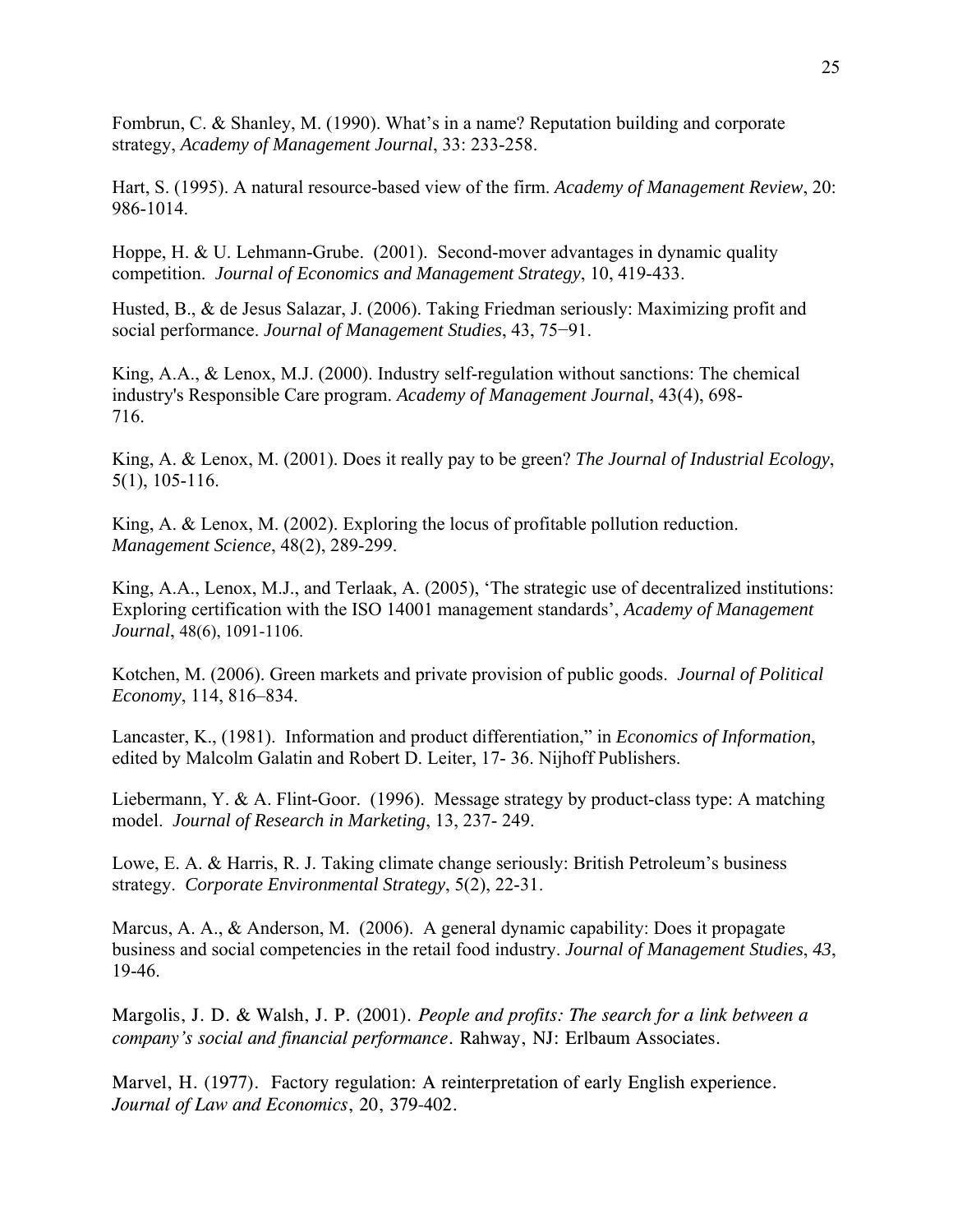Maxwell, J., Lyon, T., & Hackett, S. (2000). Self-regulation and social welfare: The political economy of corporate environmentalism. *Journal of Law and Economics* 43:583–617.

McWilliams, A., & Siegel, D. (2000). Corporate social responsibility and financial performance: correlation or misspecification? *Strategic Management Journal*, 21(5), 603-609.

McWilliams, A. & Siegel, D. (2001). Corporate social responsibility: a theory of the firm perspective. *Academy of Management Review*, 26(1), 117-27.

McWilliams, Abagail and Donald S. Siegel (2002). Additional reflections on the strategic implications of corporate social responsibility. *Academy of Management Review*, 27(1), 15-16.

McWilliams, A, Siegel, D, & Wright, P. (2006). Corporate social responsibility: Strategic implications. *Journal of Management Studies*, 43(1), 1-18.

McWilliams, A., Van Fleet, D.D. & Cory, K. (2002). Raising rivals' costs through political strategy: An extension of the resource-based theory. *Journal of Management Studies*, 39, 707- 723.

Milgrom, P. & Roberts, J. (1986). Advertising as signal of product quality, *Journal of Political Economy*, 94, 796-821.

Muller, J., & Fahey, J. (2004). Hydrogen man. Forbes, Dec 27, 2004 (http://www.forbes.com/forbes/2004/1227/046\_print.html).

Nelson, P. (1970). Information and consumer behavior. *Journal of Political Economy*, 78(2), 311-329.

Nelson, P. (1974). Advertising as information. *Journal of Political Economy.* 82(4), 729-754.

Orlitzky, M., Schmidt, F. & Rynes, S. (2003). Corporate social and financial performance: A meta-analysis. *Organization Studies*, 24, 403-441.

Paton, D. & Siegel, D. S. (2005). The economics of corporate social responsibility: An overview of the special issue. *Structural Change and Economic Dynamics*, 16(3), 309-312.

Penrose, E. (1959). *The theory of the growth of the firm*, New York, Wiley.

Porter, M. E. & Kramer, M. R. (2002). The competitive advantage of corporate philanthropy. *Harvard Business Review,* 80(12), 57-68.

Porter, M.E. & van der Linde, C. (1995). Toward a new conception of the environment competitiveness relationship. *Journal of Economic Perspectives*, 9(4): 97-118.